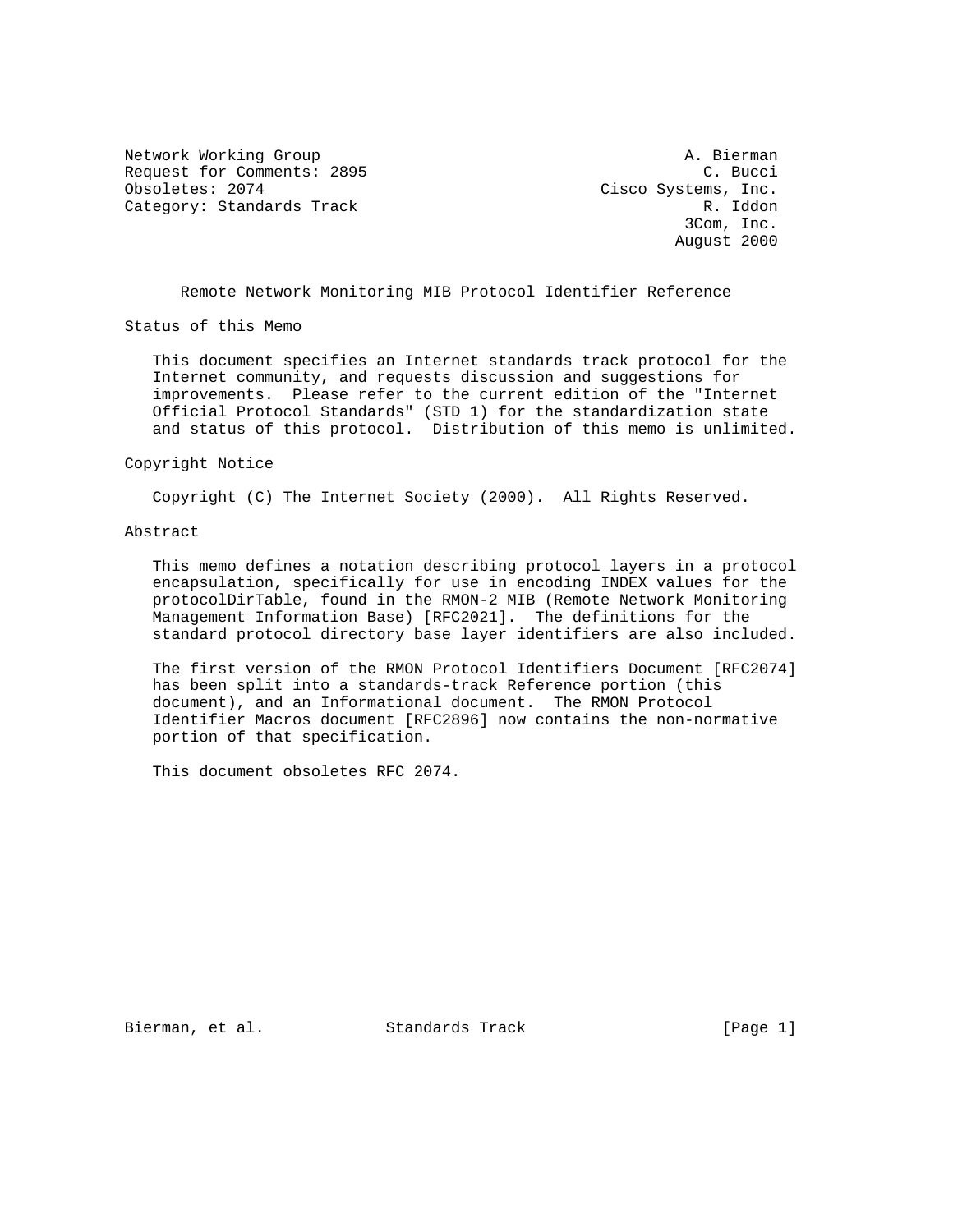# Table of Contents

| 1 The SNMP Network Management Framework                           | 3              |
|-------------------------------------------------------------------|----------------|
|                                                                   | 3              |
|                                                                   | $\overline{4}$ |
| 2.2 Relationship to the Remote Network Monitoring MIB             | $\overline{6}$ |
| 2.3 Relationship to the RMON Protocol Identifier Macros Document. | 6              |
| 2.4 Relationship to the ATM-RMON MIB                              | 7              |
|                                                                   | 7              |
|                                                                   | 7              |
| 2.4.3 Counting ATM Traffic in RMON-2 Collections                  | 8              |
|                                                                   | 9              |
|                                                                   | 9              |
| 3.1 ProtocolDirTable INDEX Format Examples  11                    |                |
| 3.2 Protocol Identifier Macro Format  12                          |                |
|                                                                   |                |
| 3.2.2 Notation for Syntax Descriptions  13                        |                |
| 3.2.3 Grammar for the PI Language  13                             |                |
|                                                                   |                |
| 3.2.5 Mapping of the VARIANT-OF Clause  16                        |                |
| 3.2.6 Mapping of the PARAMETERS Clause  17                        |                |
| 3.2.6.1 Mapping of the 'countsFragments(0)' BIT  18               |                |
| 3.2.6.2 Mapping of the 'tracksSessions(1)' BIT  18                |                |
| 3.2.7 Mapping of the ATTRIBUTES Clause  18                        |                |
| 3.2.8 Mapping of the DESCRIPTION Clause  19                       |                |
| 3.2.9 Mapping of the CHILDREN Clause  19                          |                |
| 3.2.10 Mapping of the ADDRESS-FORMAT Clause  20                   |                |
|                                                                   |                |
| 3.2.12 Mapping of the REFERENCE Clause  20                        |                |
| 3.3 Evaluating an Index of the ProtocolDirTable  21               |                |
| 4 Base Layer Protocol Identifier Macros  22                       |                |
|                                                                   |                |
| 4.1.1 Protocol Identifier Functions  22                           |                |
|                                                                   |                |
| 4.1.1.2 Function 1: Protocol Wildcard Function  23                |                |
| 4.2 Base Layer Protocol Identifiers  24                           |                |
|                                                                   |                |
|                                                                   |                |
|                                                                   |                |
|                                                                   |                |
|                                                                   |                |
|                                                                   |                |
|                                                                   |                |
|                                                                   |                |
|                                                                   |                |
|                                                                   |                |
|                                                                   |                |

Bierman, et al. Standards Track [Page 2]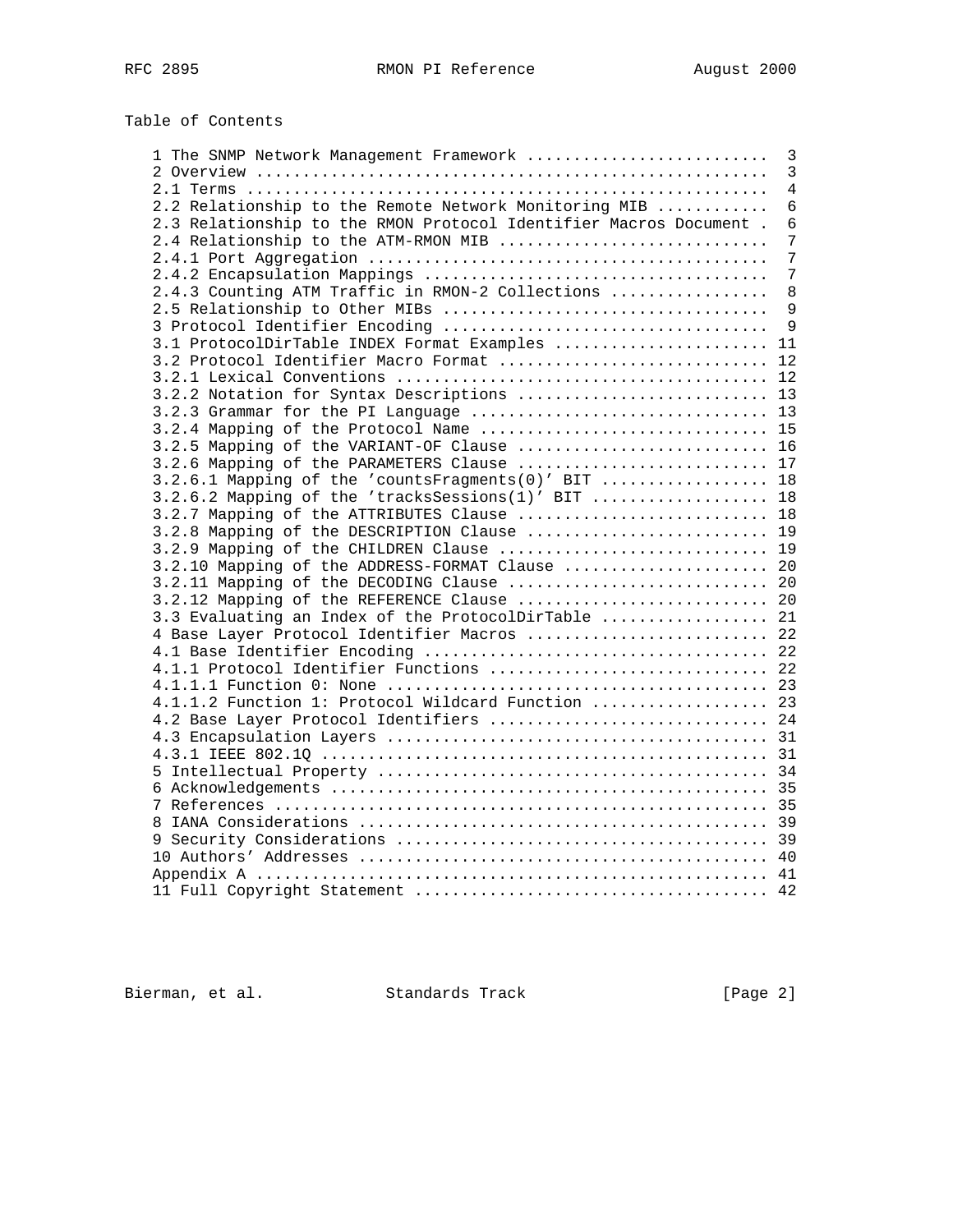1. The SNMP Network Management Framework

 The SNMP Management Framework presently consists of five major components:

- o An overall architecture, described in RFC 2571 [RFC2571].
- o Mechanisms for describing and naming objects and events for the purpose of management. The first version of this Structure of Management Information (SMI) is called SMIv1 and described in STD 16, RFC 1155 [RFC1155], STD 16, RFC 1212 [RFC1212] and RFC 1215 [RFC1215]. The second version, called SMIv2, is described in STD 58, RFC 2578 [RFC2578], STD 58, RFC 2579 [RFC2579] and STD 58, RFC 2580 [RFC2580].
- o Message protocols for transferring management information. The first version of the SNMP message protocol is called SNMPv1 and described in STD 15, RFC 1157 [RFC1157]. A second version of the SNMP message protocol, which is not an Internet standards track protocol, is called SNMPv2c and described in RFC 1901 [RFC1901] and RFC 1906 [RFC1906]. The third version of the message protocol is called SNMPv3 and described in RFC 1906 [RFC1906], RFC 2572 [RFC2572] and RFC 2574 [RFC2574].
- o Protocol operations for accessing management information. The first set of protocol operations and associated PDU formats is described in STD 15, RFC 1157 [RFC1157]. A second set of protocol operations and associated PDU formats is described in RFC 1905 [RFC1905].
- o A set of fundamental applications described in RFC 2573 [RFC2573] and the view-based access control mechanism described in RFC 2575 [RFC2575].

 A more detailed introduction to the current SNMP Management Framework can be found in RFC 2570 [RFC2570].

 Managed objects are accessed via a virtual information store, termed the Management Information Base or MIB. Objects in the MIB are defined using the mechanisms defined in the SMI.

This memo does not specify a MIB module.

2. Overview

 The RMON-2 MIB [RFC2021] uses hierarchically formatted OCTET STRINGs to globally identify individual protocol encapsulations in the protocolDirTable.

Bierman, et al. Standards Track [Page 3]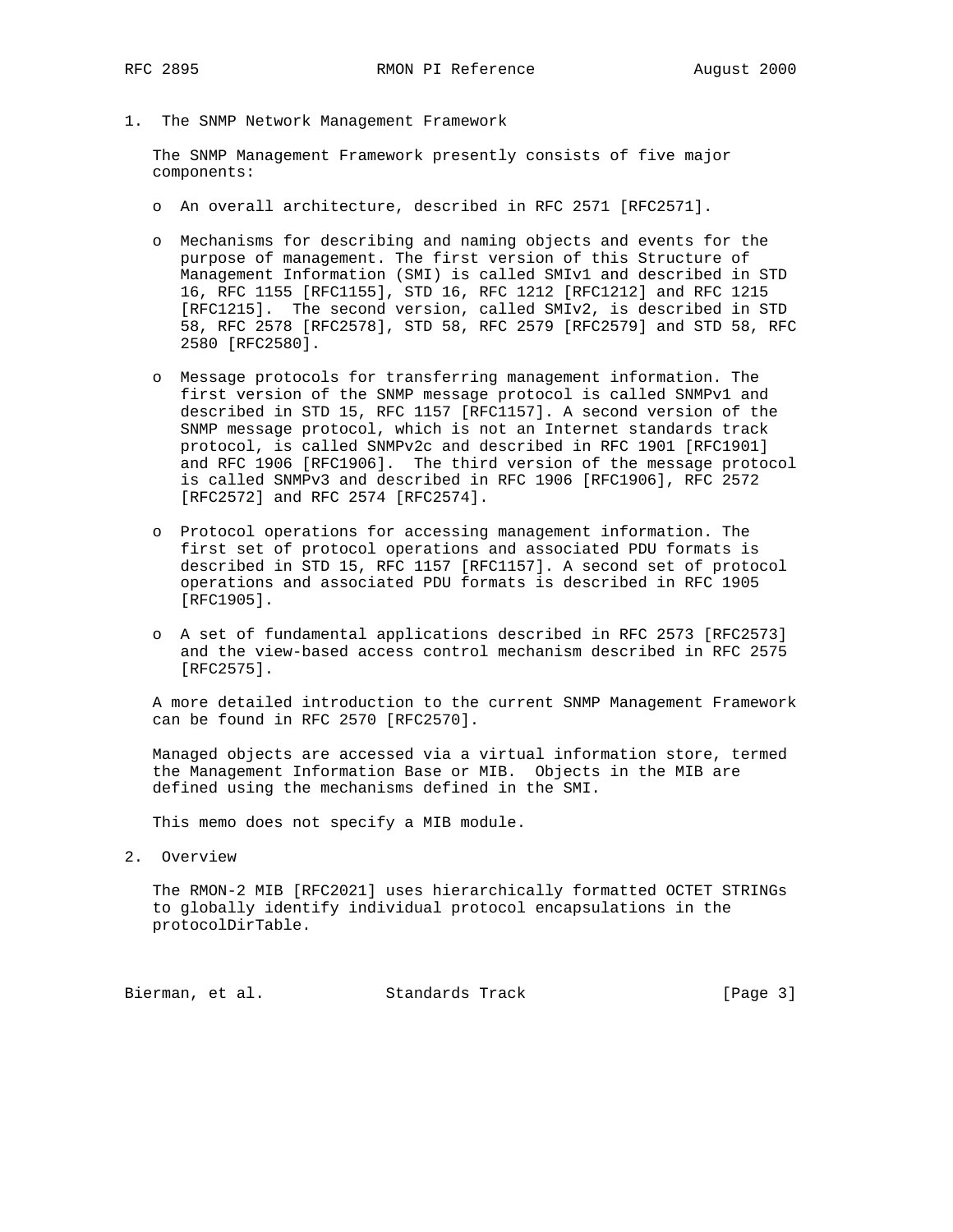This guide contains algorithms and the authoritative set of base layer protocol identifier macros, for use within INDEX values in the protocolDirTable.

 This is the second revision of this document, and is intended to replace the first half of the first RMON-2 Protocol Identifiers document. [RFC2074].

# 2.1. Terms

 The key words "MUST", "MUST NOT", "REQUIRED", "SHALL", "SHALL NOT", "SHOULD", "SHOULD NOT", "RECOMMENDED", "MAY", and "OPTIONAL" in this document are to be interpreted as described in RFC 2119 [RFC2119].

 Several terms are used throughout this document, as well as in the RMON-2 MIB [RFC2021], that should be introduced:

parent protocol:

 Also called 'parent'; The encapsulating protocol identifier for a specific protocol layer, e.g., IP is the parent protocol of UDP. Note that base layers cannot have parent protocols. This term may be used to refer to a specific encapsulating protocol, or it may be used generically to refer to any encapsulating protocol.

child protocol:

 Also called 'child'; An encapsulated protocol identifier for a specific protocol layer. e.g., UDP is a child protocol of IP. This term may be used to refer to a specific encapsulated protocol, or it may be used generically to refer to any encapsulated protocol.

layer-identifier:

 An octet string fragment representing a particular protocol encapsulation layer or sub-layer. A fragment consists of exactly four octets, encoded in network byte order. If present, child layer-identifiers for a protocol MUST have unique values among each other. (See section 3.3 for more details.)

protocol:

 A particular protocol layer, as specified by encoding rules in this document. Usually refers to a single layer in a given encapsulation. Note that this term is sometimes used in the RMON-2 MIB [RFC2021] to name a fully-specified protocol identifier string. In such a case, the protocol-identifier string is named for its upper-most layer. A named protocol may also refer to any encapsulation of that protocol.

Bierman, et al. Standards Track [Page 4]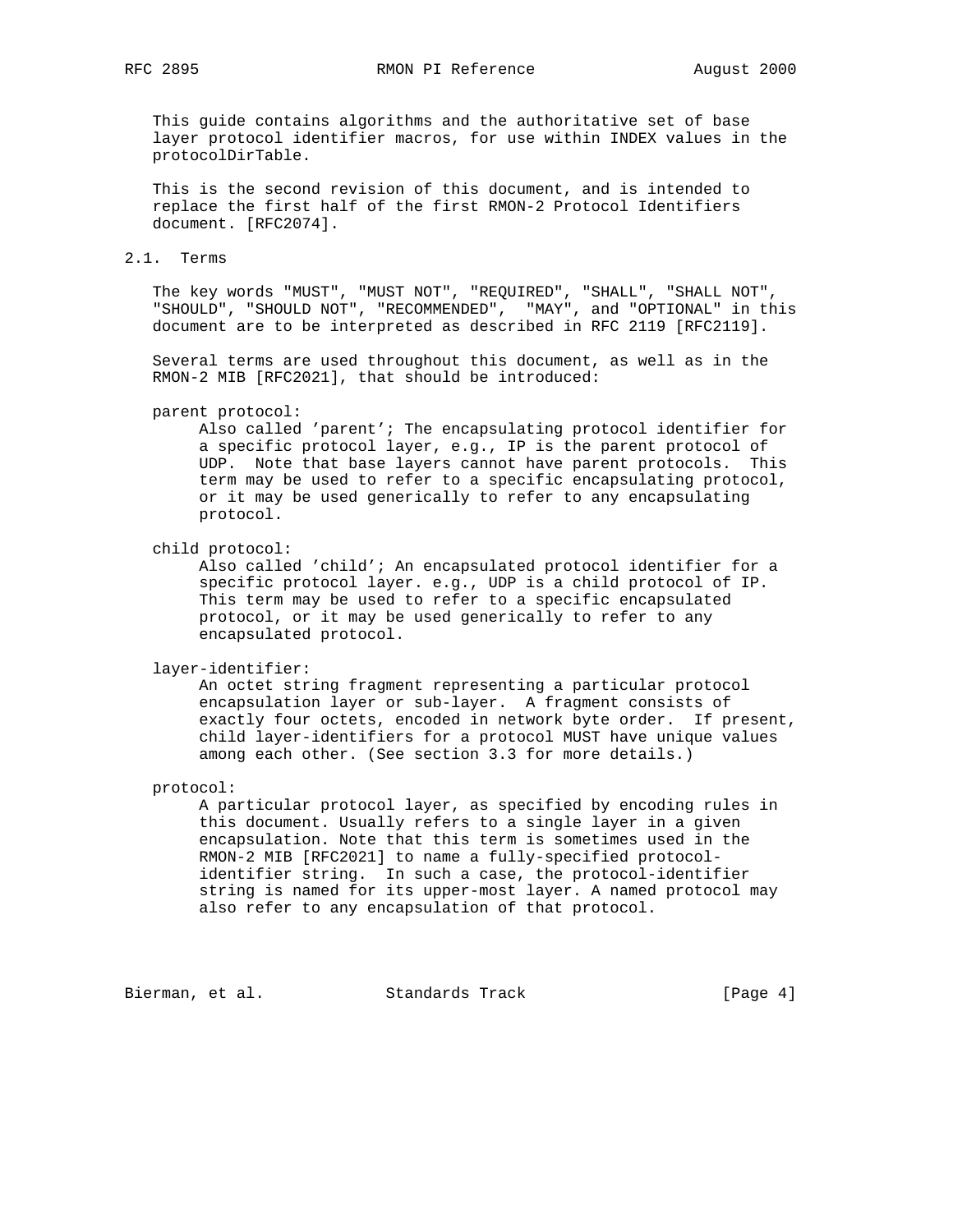# protocol-identifier string:

 An octet string representing a particular protocol encapsulation, as specified by the encoding rules in this document. This string is identified in the RMON-2 MIB [RFC2021] as the protocolDirID object. A protocol-identifier string is composed of one or more layer-identifiers read from left to right. The left-most layer-identifier specifies a base layer encapsulation. Each layer-identifier to the right specifies a child layer protocol encapsulation.

 protocol-identifier macro: Also called a PI macro; A macro-like textual construct used to describe a particular networking protocol. Only protocol attributes which are important for RMON use are documented. Note that the term 'macro' is historical, and PI macros are not real macros, nor are they ASN.1 macros. The current set of published RMON PI macros can be found in the RMON Protocol Identifier Macros document [RFC2896].

The PI macro serves several purposes:

- Names the protocol for use within the RMON-2 MIB [RFC2021].
- Describes how the protocol is encoded into an octet string.
- Describes how child protocols are identified (if applicable), and encoded into an octet string.
- Describes which protocolDirParameters are allowed for the protocol.
- Describes how the associated protocolDirType object is encoded for the protocol.
- Provides reference(s) to authoritative documentation for the protocol.

#### protocol-variant-identifier macro:

 Also called a PI-variant macro; A special kind of PI macro, used to describe a particular protocol layer, which cannot be identified with a deterministic, and (usually) hierarchical structure, like most networking protocols.

 Note that the PI-variant macro and the PI-macro are defined with a single set of syntax rules (see section 3.2), except that different sub-clauses are required for each type.

 A protocol identified with a PI-variant macro is actually a variant of a well known encapsulation that may be present in the protocolDirTable. This is used to document the IANA assigned protocols, which are needed to identify protocols which cannot be practically identified by examination of 'appropriate network traffic' (e.g. the packets which carry them). All other protocols (which can be identified by examination of appropriate

Bierman, et al. Standards Track [Page 5]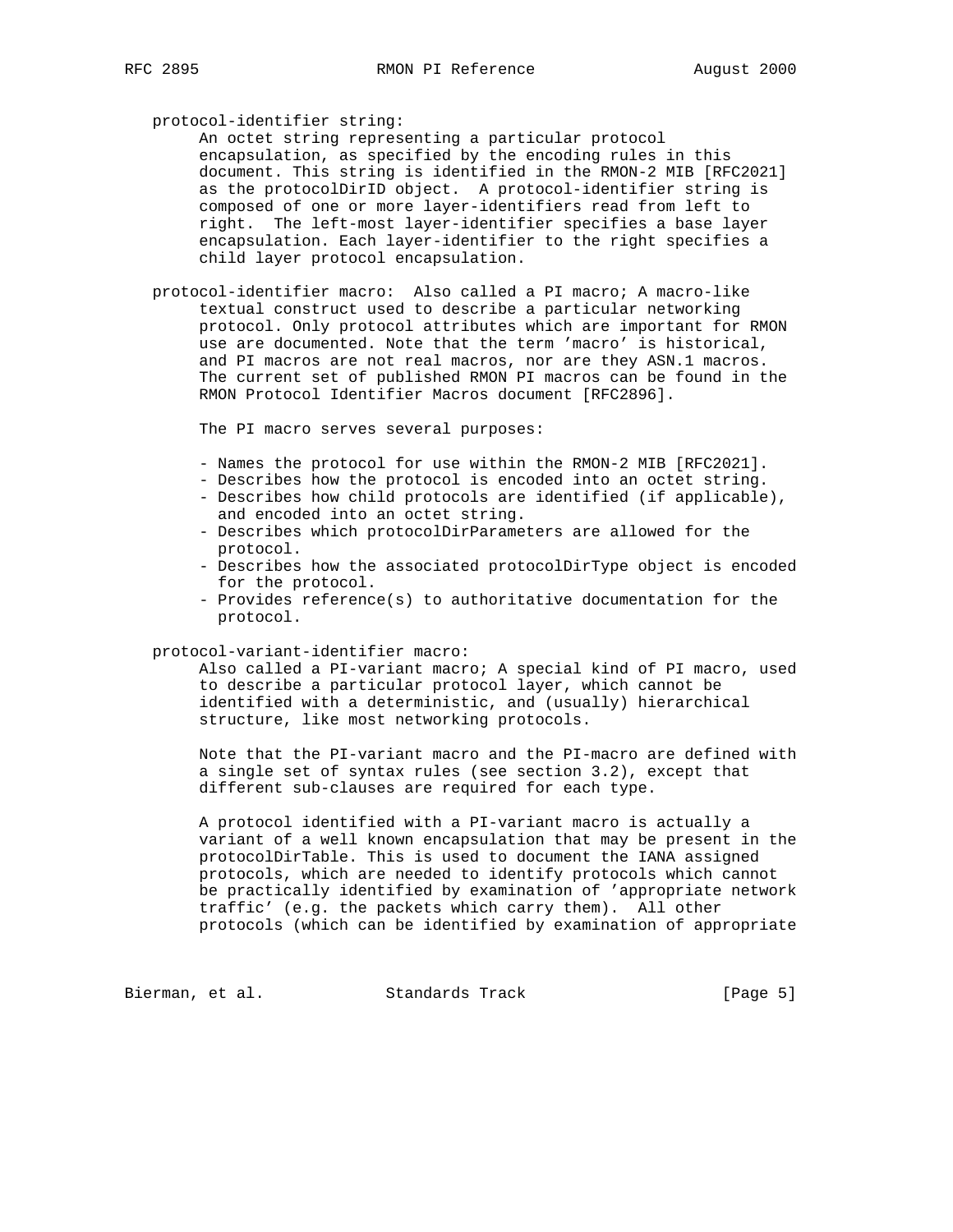network traffic) SHOULD be documented using the protocol identifier macro. (See section 3.2 for details.)

protocol-parameter:

 A single octet, corresponding to a specific layer-identifier in the protocol-identifier. This octet is a bit-mask indicating special functions or capabilities that this agent is providing for the corresponding protocol. (See section 3.2.6 for details.)

protocol-parameters string:

 An octet string, which contains one protocol-parameter for each layer-identifier in the protocol-identifier. This string is identified in the RMON-2 MIB [RFC2021] as the protocolDirParameters object. (See the section 3.2.6 for details.)

protocolDirTable INDEX:

 A protocol-identifier and protocol-parameters octet string pair that have been converted to an INDEX value, according to the encoding rules in section 7.7 of RFC 1902 [RFC1902].

pseudo-protocol:

 A convention or algorithm used only within this document for the purpose of encoding protocol-identifier strings.

protocol encapsulation tree:

 Protocol encapsulations can be organized into an inverted tree. The nodes of the root are the base encapsulations. The children nodes, if any, of a node in the tree are the encapsulations of child protocols.

2.2. Relationship to the Remote Network Monitoring MIB

 This document is intended to identify the encoding rules for the OCTET STRING objects protocolDirID and protocolDirParameters. RMON-2 tables, such as those in the new Protocol Distribution, Host, and Matrix groups, use a local INTEGER INDEX (protocolDirLocalIndex) rather than complete protocolDirTable INDEX strings, to identify protocols for counting purposes. Only the protocolDirTable uses the protocolDirID and protocolDirParameters strings described in this document.

 This document is intentionally separated from the RMON-2 MIB objects [RFC2021] to allow updates to this document without any republication of MIB objects.

Bierman, et al. Standards Track [Page 6]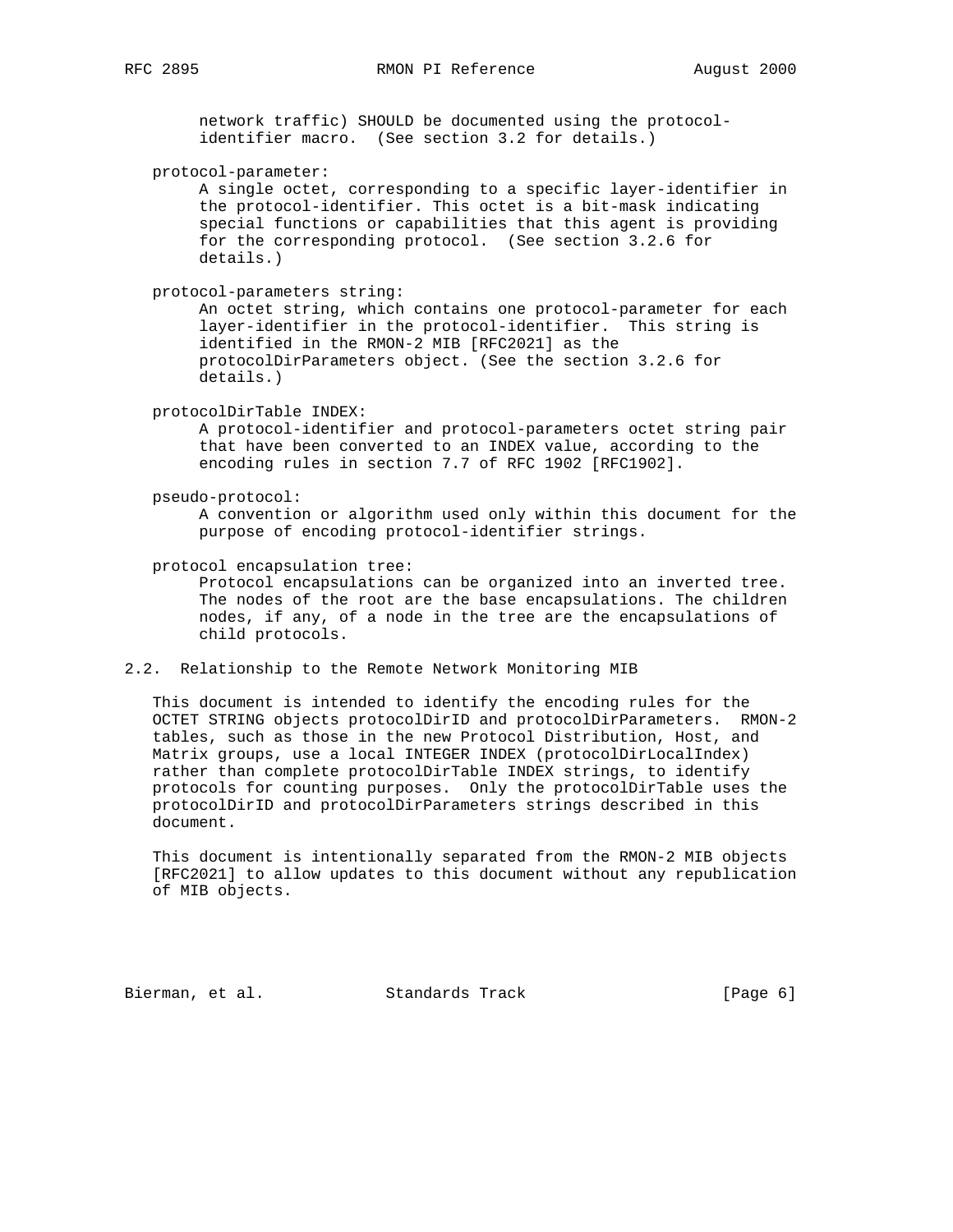This document does not discuss auto-discovery and auto-population of the protocolDirTable. This functionality is not explicitly defined by the RMON standard. An agent SHOULD populate the directory with the 'interesting' protocols on which the intended applications depend.

## 2.3. Relationship to the RMON Protocol Identifier Macros Document

 The original RMON Protocol Identifiers document [RFC2074] contains the protocol directory reference material, as well as many examples of protocol identifier macros.

 These macros have been moved to a separate document called the RMON Protocol Identifier Macros document [RFC2896]. This will allow the normative text (this document) to advance on the standards track with the RMON-2 MIB [RFC2021], while the collection of PI macros is maintained in an Informational RFC.

 The PI Macros document is intentionally separated from this document to allow updates to the list of published PI macros without any republication of MIB objects or encoding rules. Protocol Identifier macros submitted from the RMON working group and community at large (to the RMONMIB WG mailing list at 'rmonmib@ietf.org') will be collected, screened by the RMONMIB working group, and (if approved) added to a subsequent version of the PI Macros document.

 Macros submissions will be collected in the IANA's MIB files under the directory "ftp://ftp.isi.edu/mib/rmonmib/rmon2\_pi\_macros/" and in the RMONMIB working group mailing list message archive file www.ietf.org/mail-archive/working groups/rmonmib/current/maillist.htm.

#### 2.4. Relationship to the ATM-RMON MIB

 The ATM Forum has standardized "Remote Monitoring MIB Extensions for ATM Networks" (ATM-RMON MIB) [AF-NM-TEST-0080.000], which provides RMON-like stats, host, matrix, and matrixTopN capability for NSAP address-based (ATM Adaption Layer 5, AAL-5) cell traffic.

# 2.4.1. Port Aggregation

 It it possible to correlate ATM-RMON MIB data with packet-based RMON-2 [RFC2021] collections, but only if the ATM-RMON 'portSelGrpTable' and 'portSelTable' are configured to provide the same level of port aggregation as used in the packet-based collection. This will require an ATM-RMON 'portSelectGroup' to contain a single port, in the case of traditional RMON dataSources.

Bierman, et al. Standards Track [Page 7]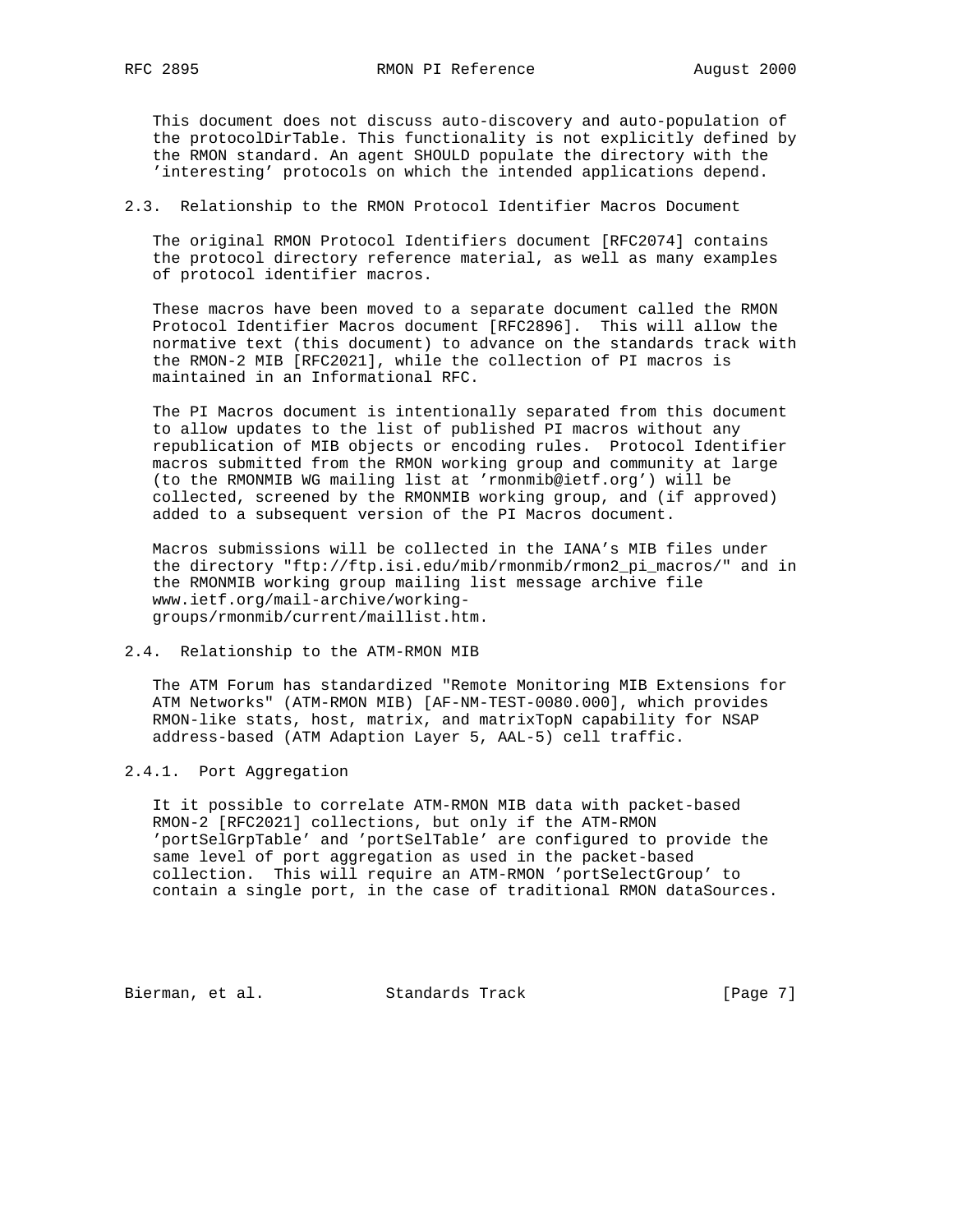#### 2.4.2. Encapsulation Mappings

 The RMON PI document does not contain explicit PI macro support for "Multiprotocol Encapsulation over ATM Adaptation Layer 5" [RFC1483], or ATM Forum "LAN Emulation over ATM" (LANE) [AF-LANE-0021.000]. Instead, a probe must 'fit' the ATM encapsulation to one of the base layers defined in this document (i.e., llc, snap, or vsnap), regardless of how the raw data is obtained by the agent (e.g., VC muxing vs. LLC-muxing, or routed vs. bridged formats). See section 3.2 for details on identifying and decoding a particular base layer.

 An NMS can determine some of the omitted encapsulation details by examining the interface type (ifType) of the dataSource for a particular RMON collection:

 RFC 1483 dataSource ifTypes: - aal5(49) LANE dataSource ifTypes: - aflane8023(59) - aflane8025(60)

 These dataSources require implementation of the ifStackTable from the Interfaces MIB [RFC2233]. It is possible that some implementations will use dataSource values which indicate an ifType of 'atm(37)' (because the ifStackTable is not supported), however this is strongly discouraged by the RMONMIB WG.

2.4.3. Counting ATM Traffic in RMON-2 Collections

 The RMON-2 Application Layer (AL) and Network Layer (NL) (host/matrix/topN) tables require that octet counters be incremented by the size of the particular frame, not by the size of the frame attributed to a given protocol.

 Probe implementations must use the AAL-5 frame size (not the AAL-5 payload size or encapsulated MAC frame size) as the 'frame size' for the purpose of incrementing RMON-2 octet counters (e.g., 'nlHostInOctets', 'alHostOutOctets').

 The RMONMIB WG has not addressed issues relating to packet capture of AAL-5 based traffic. Therefore, it is an implementation-specific matter whether padding octets (i.e., RFC 1483 VC-muxed, bridged 802.3 or 802.5 traffic, or LANE traffic) are represented in the RMON-1 'captureBufferPacketData' MIB object. Normally, the first octet of the captured frame is the first octet of the destination MAC address (DA).

Bierman, et al. Standards Track [Page 8]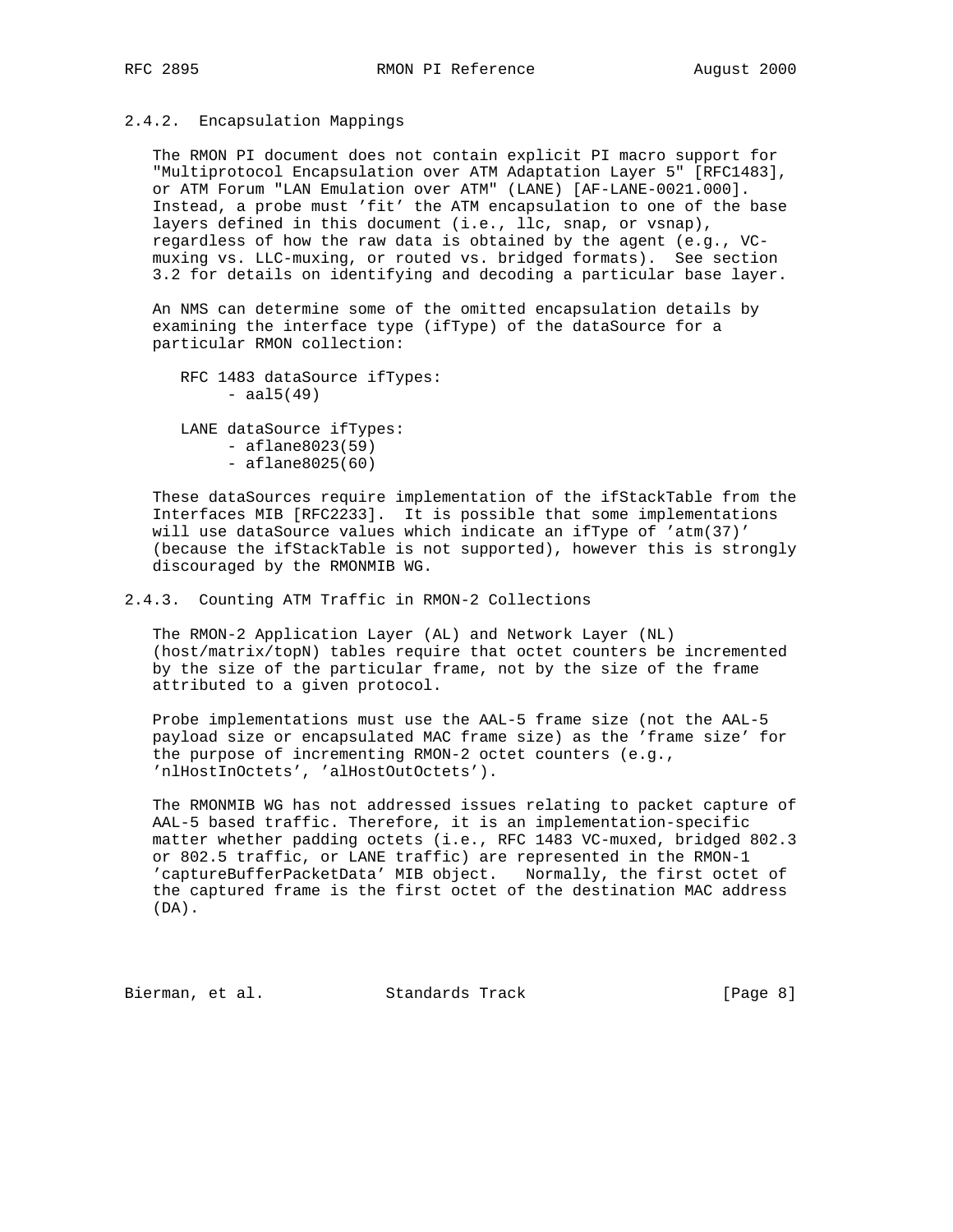#### 2.5. Relationship to Other MIBs

 The RMON Protocol Identifiers Reference document is intended for use with the protocolDirTable within the RMON MIB. It is not relevant to any other MIB, or intended for use with any other MIB.

#### 3. Protocol Identifier Encoding

 The protocolDirTable is indexed by two OCTET STRINGs, protocolDirID and protocolDirParameters. To encode the table index, each variable length string is converted to an OBJECT IDENTIFIER fragment, according to the encoding rules in section 7.7 of RFC 1902 [RFC1902]. Then the index fragments are simply concatenated. (Refer to figures 1a - 1d below for more detail.)

 The first OCTET STRING (protocolDirID) is composed of one or more 4 octet "layer-identifiers". The entire string uniquely identifies a particular node in the protocol encapsulation tree. The second OCTET STRING, (protocolDirParameters) which contains a corresponding number of 1-octet protocol-specific parameters, one for each 4-octet layer identifier in the first string.

 A protocol layer is normally identified by a single 32-bit value. Each layer-identifier is encoded in the ProtocolDirID OCTET STRING INDEX as four sub-components [ a.b.c.d ], where 'a' - 'd' represent each byte of the 32-bit value in network byte order. If a particular protocol layer cannot be encoded into 32 bits, then it must be defined as an 'ianaAssigned' protocol (see below for details on IANA assigned protocols).

 The following figures show the differences between the OBJECT IDENTIFIER and OCTET STRING encoding of the protocol identifier string.

 Fig. 1a protocolDirTable INDEX Format -----------------------------

| $\sim$               | c ! protocolDir   |
|----------------------|-------------------|
| protocolDirID<br>n ! | ! Parameters<br>n |
|                      |                   |

Bierman, et al. Standards Track [Page 9]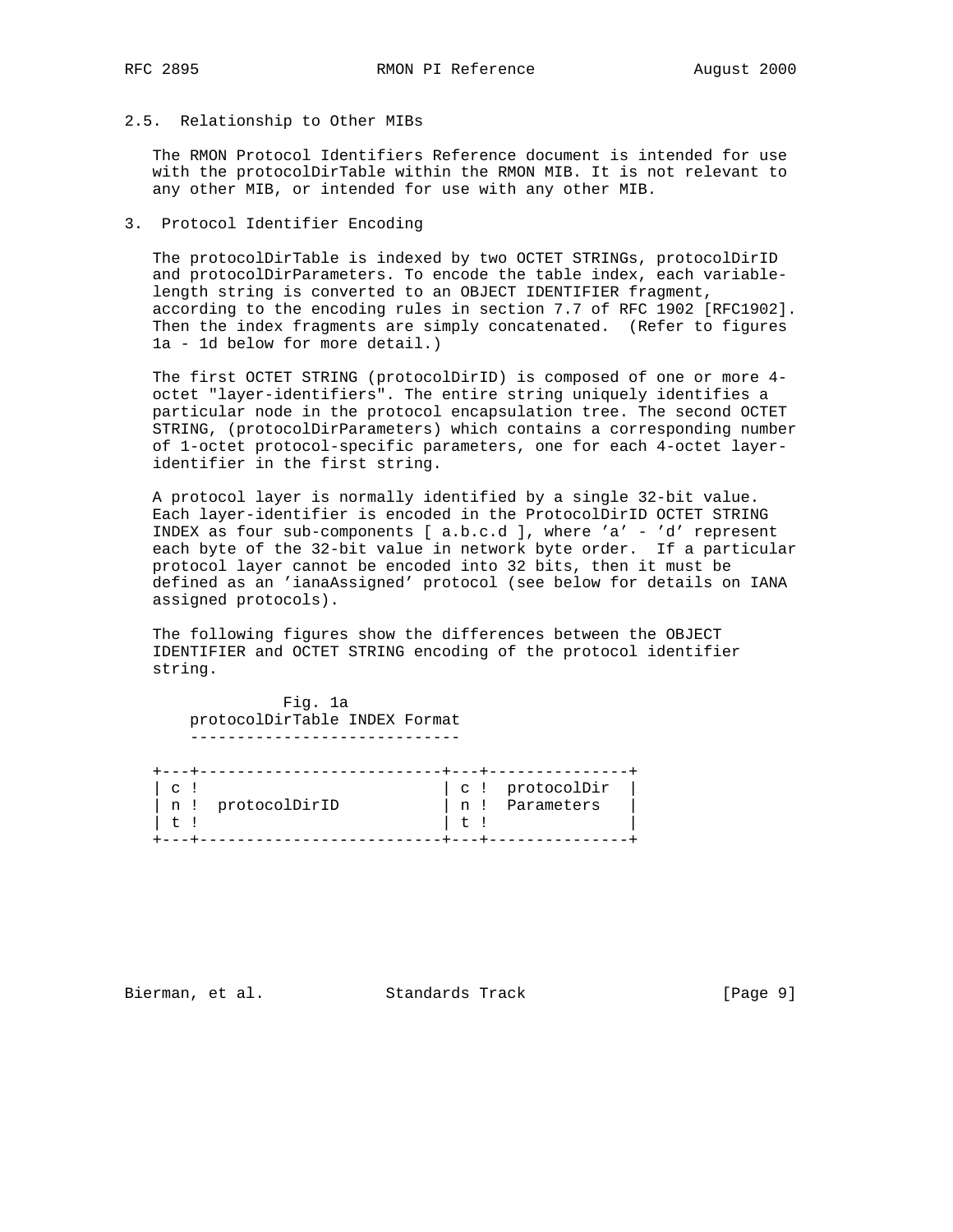Fig. 1b protocolDirTable OCTET STRING Format

------------------------------------

 protocolDirID +----------------------------------------+ | | 4 \* N octets | | +----------------------------------------+ protocolDirParameters

 +----------+ | | | N octets | | | +----------+

> N is the number of protocol-layer-identifiers required for the entire encapsulation of the named protocol. Note that the layer following the base layer usually identifies a network layer protocol, but this is not always the case, (most notably for children of the 'vsnap' base-layer).

 Fig. 1c protocolDirTable INDEX Format Example -------------------------------------

# protocolDirID protocolDirParameters

|  | c   proto   proto   proto   proto   c   par   par   par   par                   |  |  |  |  |  |
|--|---------------------------------------------------------------------------------|--|--|--|--|--|
|  | $n$   base   $L(B+1)$   $L(B+2)$   $L(B+3)$   $n$   $ba -$   $L3$   $L4$   $L5$ |  |  |  |  |  |
|  | t $ (+flags) $ L3   L4   L5   t   se                                            |  |  |  |  |  |
|  |                                                                                 |  |  |  |  |  |
|  | $1   4   4   4   4   4   1   1   1   1   1   count$                             |  |  |  |  |  |

 When encoded in a protocolDirTable INDEX, each of the two strings must be preceded by a length sub-component. In this example, N equals '4', the first 'cnt' field would contain the value '16', and the second 'cnt' field would contain the value '4'.

Bierman, et al. Standards Track [Page 10]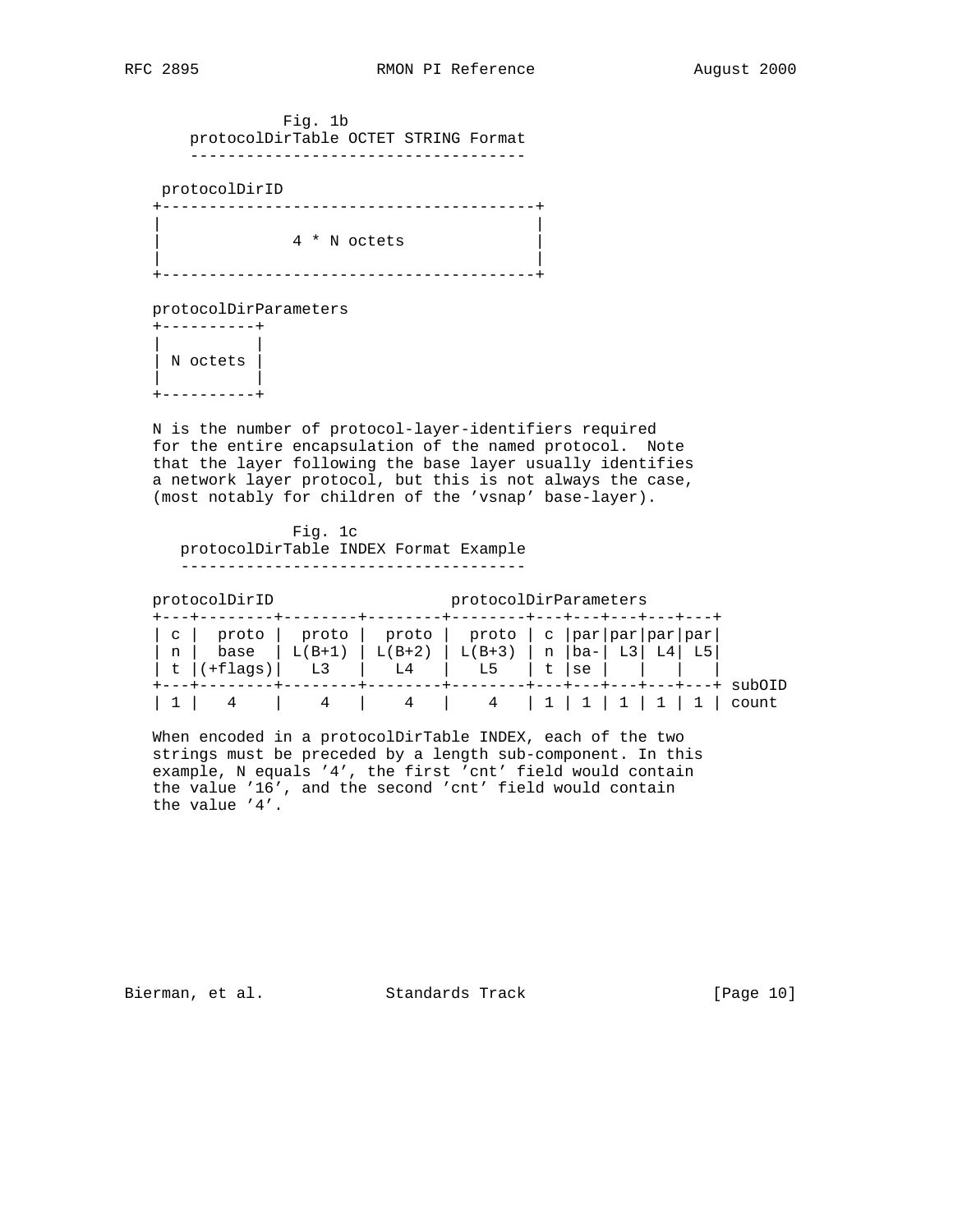Fig. 1d protocolDirTable OCTET STRING Format Example

--------------------------------------------

protocolDirID

|                | proto<br>T.5 | proto | proto | proto<br>base |  |
|----------------|--------------|-------|-------|---------------|--|
| octet<br>count |              |       |       |               |  |

protocolDirParameters

|    |  | +---+---+---+---+                       |                                                    |
|----|--|-----------------------------------------|----------------------------------------------------|
|    |  | par par par par <br>$ ba-  L3  L4  L5 $ |                                                    |
| se |  |                                         |                                                    |
|    |  |                                         | +---+---+---+---+ octet<br>  1   1   1   1   count |

 Although this example indicates four encapsulated protocols, in practice, any non-zero number of layer-identifiers may be present, theoretically limited only by OBJECT IDENTIFIER length restrictions, as specified in section 3.5 of RFC 1902 [RFC1902].

### 3.1. ProtocolDirTable INDEX Format Examples

 The following PI identifier fragments are examples of some fully encoded protocolDirTable INDEX values for various encapsulations.

 -- HTTP; fragments counted from IP and above ether2.ip.tcp.www-http = 16.0.0.0.1.0.0.8.0.0.0.0.6.0.0.0.80.4.0.1.0.0 -- SNMP over UDP/IP over SNAP snap.ip.udp.snmp = 16.0.0.0.3.0.0.8.0.0.0.0.17.0.0.0.161.4.0.0.0.0 -- SNMP over IPX over SNAP snap.ipx.snmp = 12.0.0.0.3.0.0.129.55.0.0.144.15.3.0.0.0 -- SNMP over IPX over raw8023 ianaAssigned.ipxOverRaw8023.snmp = 12.0.0.0.5.0.0.0.1.0.0.144.15.3.0.0.0

Bierman, et al. Standards Track [Page 11]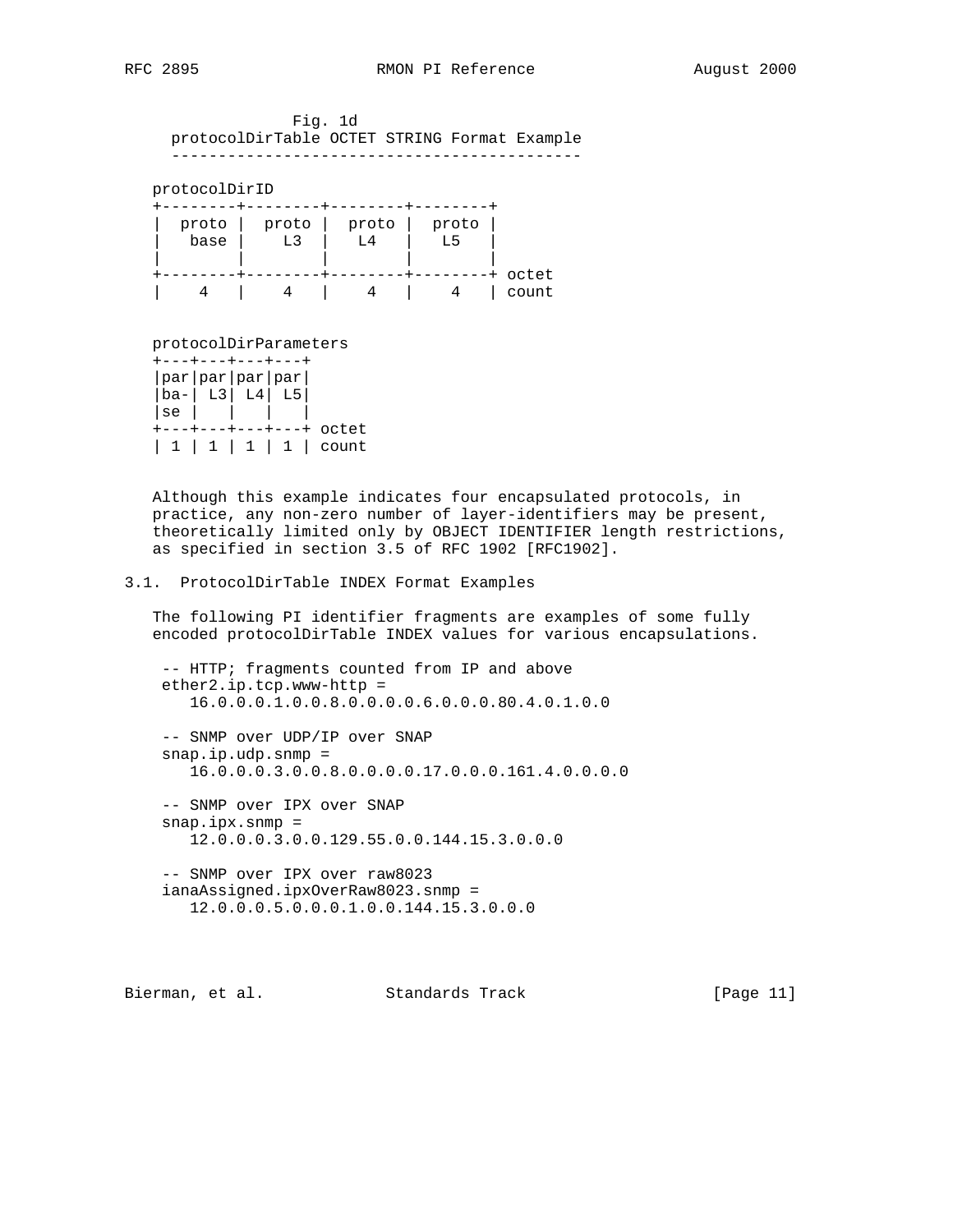-- IPX over LLC llc.ipx = 8.0.0.0.2.0.0.0.224.2.0.0 -- SNMP over UDP/IP over any link layer ether2.ip.udp.snmp 16.1.0.0.1.0.0.8.0.0.0.0.17.0.0.0.161.4.0.0.0.0 -- IP over any link layer; base encoding is IP over ether2 ether2.ip 8.1.0.0.1.0.0.8.0.2.0.0 -- AppleTalk Phase 2 over ether2 ether2.atalk 8.0.0.0.1.0.0.128.155.2.0.0 -- AppleTalk Phase 2 over vsnap vsnap.apple-oui.atalk 12.0.0.0.4.0.8.0.7.0.0.128.155.3.0.0.0

3.2. Protocol Identifier Macro Format

 The following example is meant to introduce the protocol-identifier macro. This macro-like construct is used to represent both protocols and protocol-variants.

 If the 'VariantOfPart' component of the macro is present, then the macro represents a protocol-variant instead of a protocol. This clause is currently used only for IANA assigned protocols, enumerated under the 'ianaAssigned' base-layer. The VariantOfPart component MUST be present for IANA assigned protocols.

3.2.1. Lexical Conventions

The PI language defines the following keywords:

 ADDRESS-FORMAT ATTRIBUTES CHILDREN DECODING DESCRIPTION PARAMETERS PROTOCOL-IDENTIFIER REFERENCE VARIANT-OF

Bierman, et al. Standards Track [Page 12]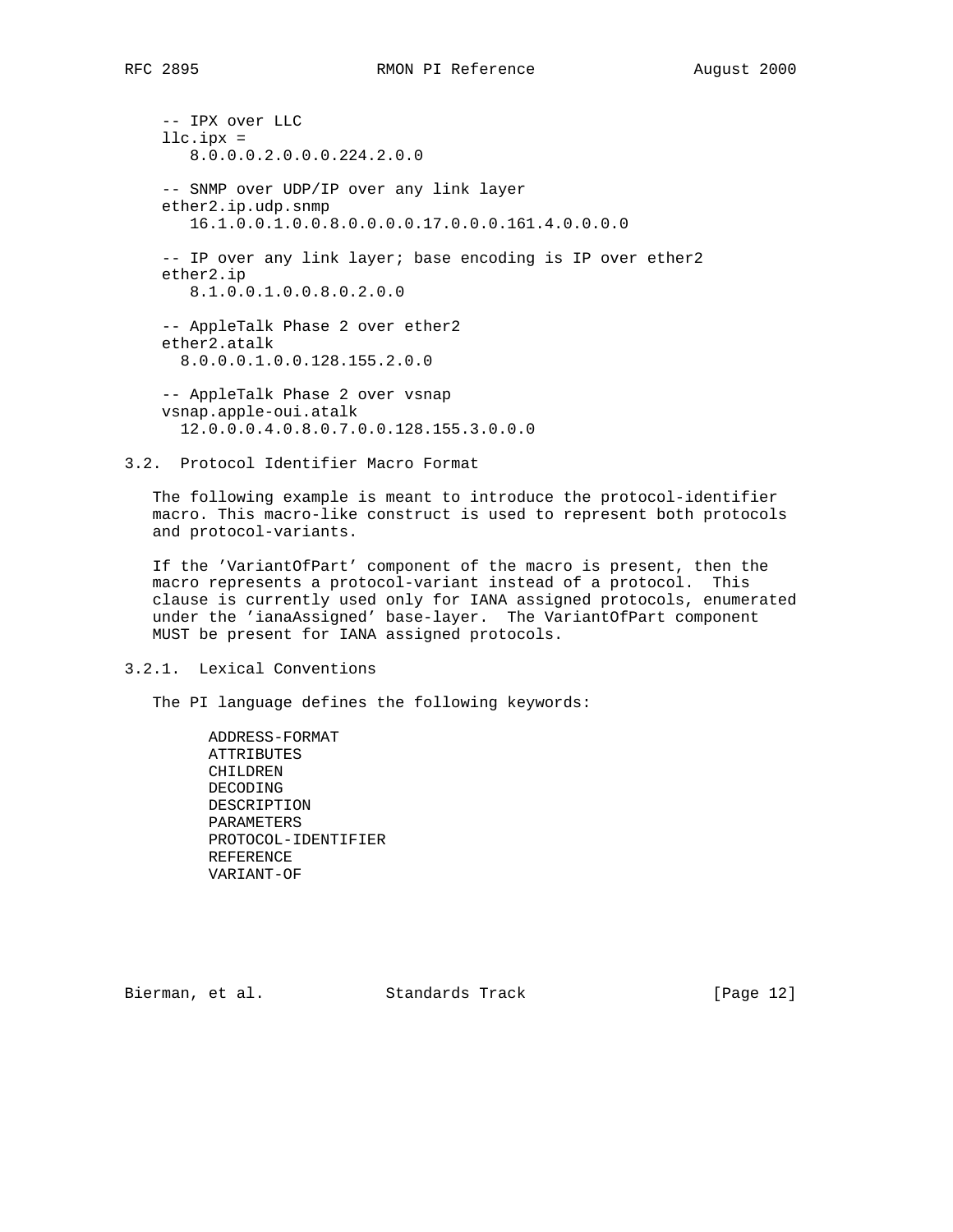The PI language defines the following punctuation elements:

left curly brace } right curly brace ( left parenthesis ) right parenthesis , comma ::= two colons and an equal sign -- two dashes

#### 3.2.2. Notation for Syntax Descriptions

 An extended form of the BNF notation is used to specify the syntax of the PI language. The rules for this notation are shown below:

- \* Literal values are specified in quotes, for example "REFERENCE"
- \* Non-terminal items are surrounded by less than (<) and greater than (>) characters, for example <parmList>
- \* Terminal items are specified without surrounding quotes or less than and greater than characters, for example 'lcname'
- \* A vertical bar (|) is used to indicate a choice between items, for example 'number | hstr'
- \* Ellipsis are used to indicate that the previous item may be repeated one or more times, for example <parm>...
- \* Square brackets are used to enclose optional items, for example [  $"$ ,  $"$  <parm> ]
- \* An equals character (=) is used to mean "defined as," for example '<protoName> = pname'
- 3.2.3. Grammar for the PI Language

 The following are "terminals" of the grammar and are identical to the same lexical elements from the MIB module language, except for hstr and pname:

 <lc> = "a" | "b" | "c" | ... | "z" <uc> = "A" | "B" | "C" | ... | "Z" <letter> = <lc> | <uc> <digit> = "0" | "1" | ... | "9" <hdigit> = <digit> | "a" | "A" | "b" | "B" | ... | "f" | "F"

Bierman, et al. Standards Track [Page 13]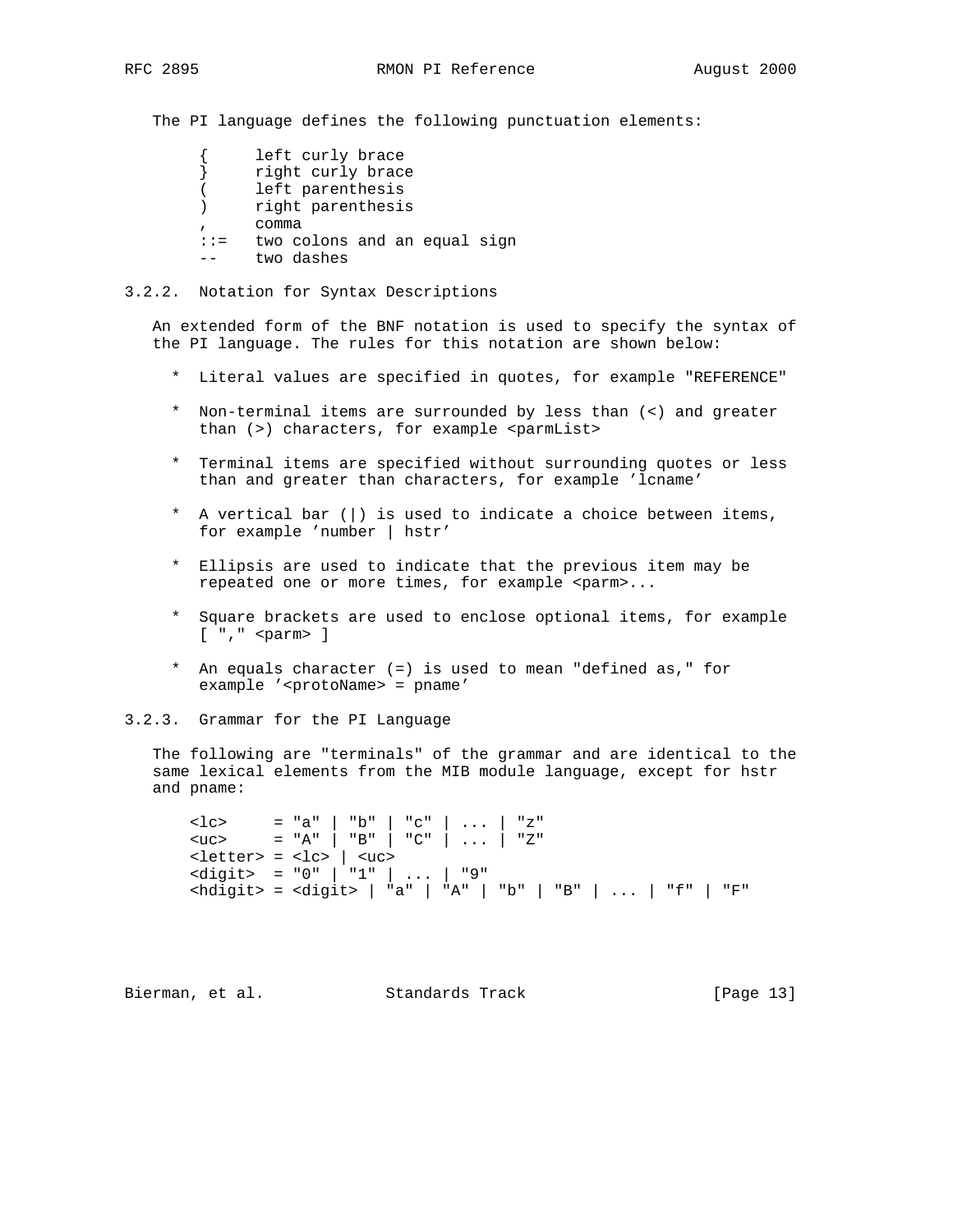```
 <lcname> = <lc> [ <lcrest> ]
           <lcrest> = ( <letter> | <digit> | "-" ) [ <lcrest> ]
 <pname> = ( <letter> | <digit> ) [ <pnrest> ]
<pnrest> = ( <letter> | <digit> | "-" | "_" | "*" ) [ <pnrest> ]
           <number> = <digit> [ <number> ] -- to a max dec. value of 4g-1
          {\triangleleft} = "0x" {\triangleleft} {\triangleleft} - to a max dec. value of 4g-1
           <hrest> = <hdigit> [ <hrest> ]
 <lf> = linefeed char
 <cr> = carriage return char
          \text{1} \text{1} \text{1} \text{1} \text{1} \text{1} \text{1} \text{1} \text{1} \text{1} \text{1} \text{1} \text{1} \text{1} \text{1} \text{1} \text{1} \text{1} \text{1} \text{1} \text{1} \text{1} \text{1} \text{1} \text{1} \text{1} \text{1} \text{1<sup>2</sup> <sup>2</sup> <sup>3</sup> <sup>4</sup> <sup>5</sup> <sup>6</sup> <sup>7</sup> <sup>8</sup> <sup>8</sup> <sup>9</sup> <sup>9</sup> <sup>9</sup> <sup>10</sup> <sup>11</sup> <sup>12</sup> <sup>13</sup> <sup>14</sup> <sup>15</sup> <sup>16</sup> <sup>16</sup> <sup>17</sup> <</sup></sup></sup></sup></sup></sup></sup></sup></sup></sup></sup></sup></sup></sup></sup></sup></sup></sup></sup></sup></sup>
          <tab> = " "
          \langle <wspace> = { \langle <sp> | \langle <tab> | \langle eoln> } [\langle \expace>]
           <string> = """ [ <strest> ] """
           <strest> = ( <letter> | <digit> | <wspace> ) [ <strest> ]
     The following is the extended BNF notation for the grammar with
    starting symbol <piFile>:
           -- a file containing one or more Protocol Identifier (PI)
           -- definitions
           <piFile> = <piDefinition>...
           -- a PI definition
           <piDefinition> =
              <protoName> "PROTOCOL-IDENTIFIER"
                     [ "VARIANT-OF" <protoName> ]
                      "PARAMETERS" "{\n    " | " [ <paramList> ] " }""ATTRIBUTES" "\{" [ <attrList> ] "\}"
                       "DESCRIPTION" string
                     [ "CHILDREN" string ]
                     [ "ADDRESS-FORMAT" string ]
                     [ "DECODING" string ]
                     [ "REFERENCE" string ]
                      "::="" " <encapList> " -- a protocol name
           <protoName> = pname
           -- a list of parameters
          \epsilon <parmList> = <parm> [ "," <parm> ]...
```
Bierman, et al. Standards Track [Page 14]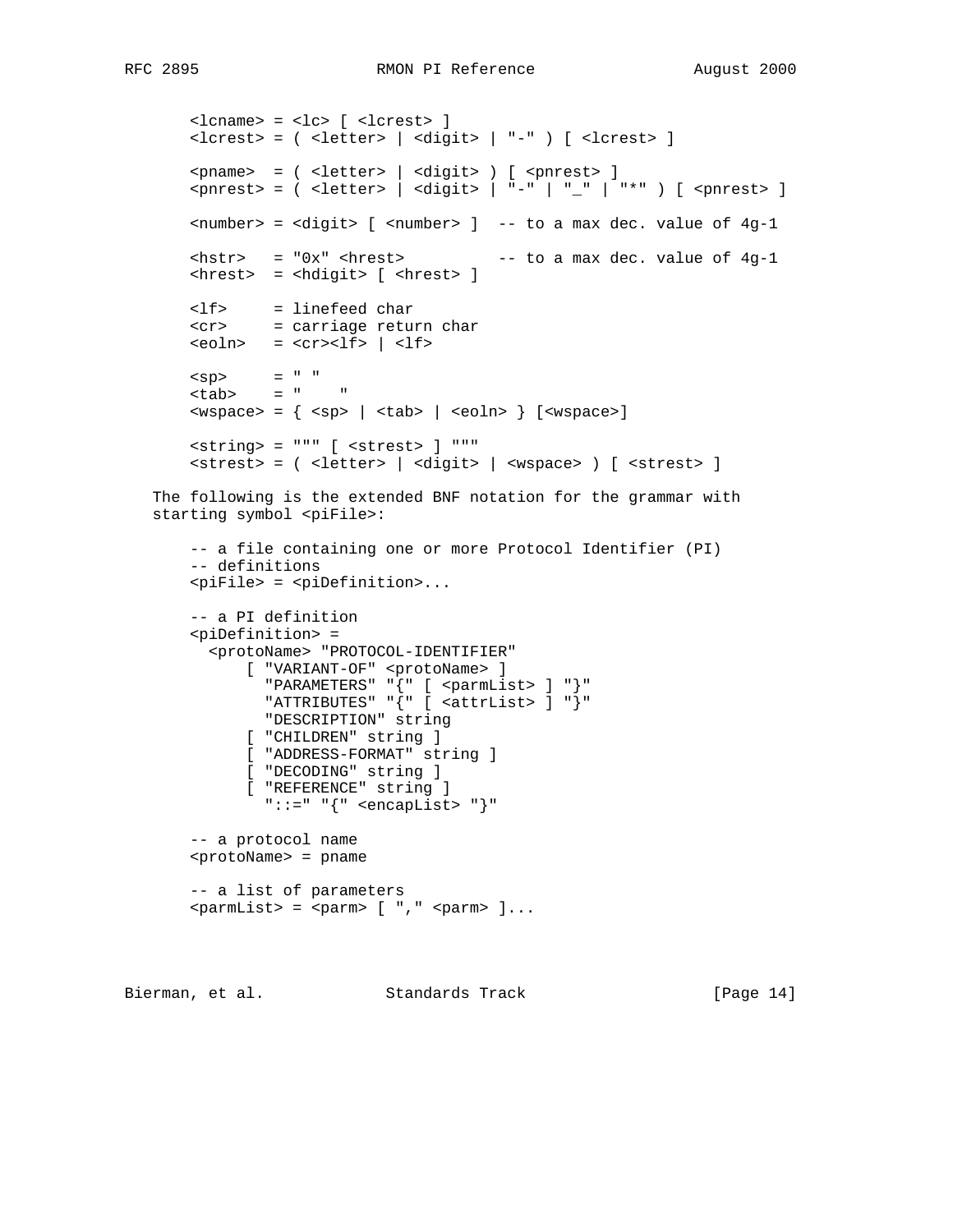```
 -- a parameter
        <parm> = lcname [<wspace>] "(" [<wspace>]
                  <nonNegNum> [<wspace>] ")" [<wspace>]
        -- list of attributes
        <attrList> = <attr> [ [<wspace>] "," [<wspace>] <attr> ]...
        -- an attribute
        <attr> = lcname [<wspace>] "(" [<wspace>]
                  <nonNegNum> [<wspace>] ")"
        -- a non-negative number
        <nonNegNum> = number | hstr
        -- list of encapsulation values
        <encapList> = <encapValue> [ [<wspace>] ","
                        [<wspace>] <encapValue> ]...
        -- an encapsulation value
        <encapValue> = <baseEncapValue> | <normalEncapValue>
        -- base encapsulation value
        <baseEncapValue> = <nonNegNum>
        -- normal encapsulation value
         <normalEncapValue> = <protoName> <wspace> <nonNegNum>
        -- comment
        <two dashes> <text> <end-of-line>
3.2.4. Mapping of the Protocol Name
    The "protoName" value, called the "protocol name" shall be an ASCII
    string consisting of one up to 64 characters from the following:
         "A" through "Z"
         "a" through "z"
         "0" through "9"
        dash (-)underbar ()
         asterisk (*)
         plus(+)
    The first character of the protocol name is limited to one of the
    following:
         "A" through "Z"
         "a" through "z"
```
Bierman, et al. Standards Track [Page 15]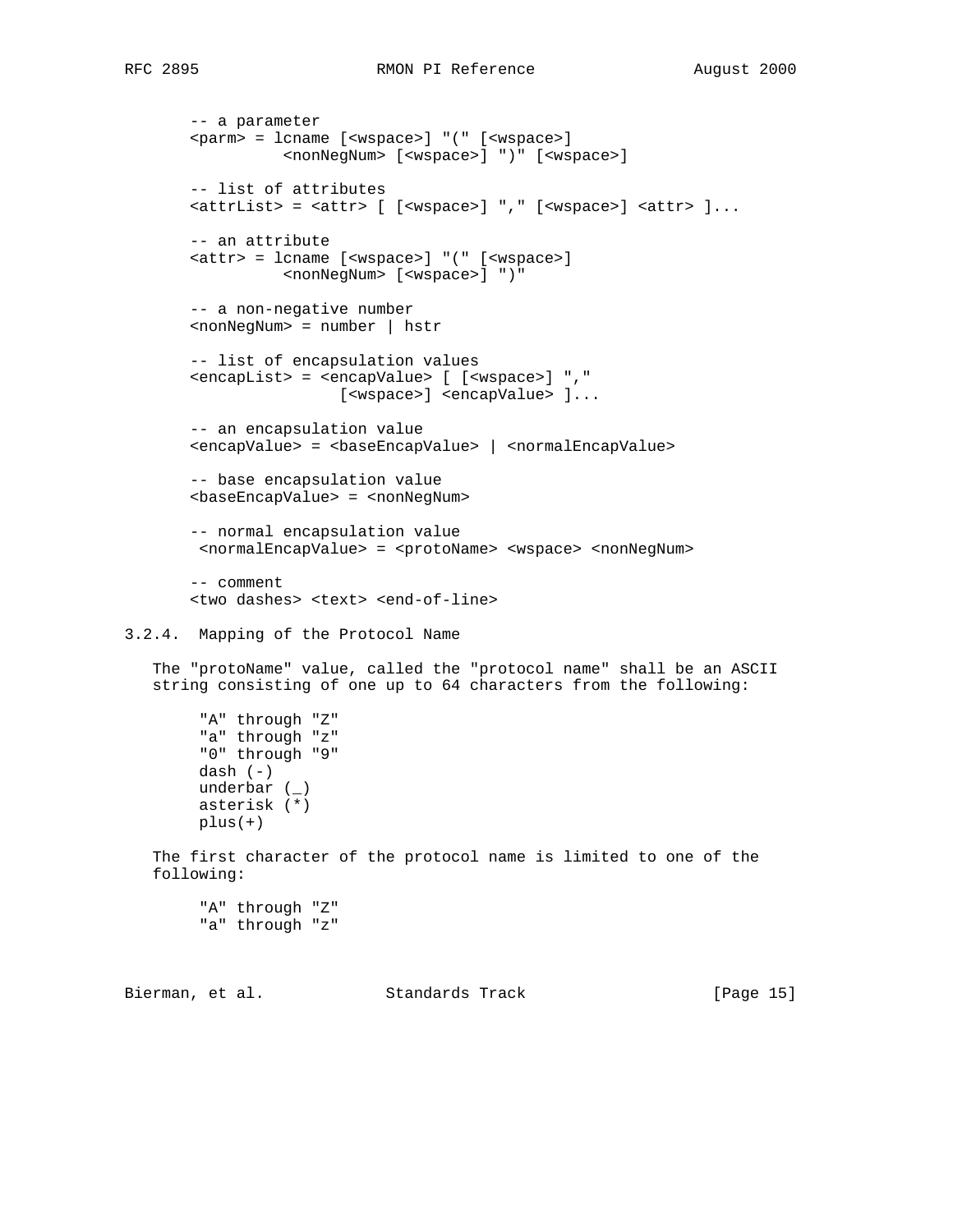"0" through "9"

 This value SHOULD be the name or acronym identifying the protocol. Note that case is significant. The value selected for the protocol name SHOULD match the "most well-known" name or acronym for the indicated protocol. For example, the document indicated by the URL:

ftp://ftp.isi.edu/in-notes/iana/assignments/protocol-numbers

 defines IP Protocol field values, so protocol-identifier macros for children of IP SHOULD be given names consistent with the protocol names found in this authoritative document. Likewise, children of UDP and TCP SHOULD be given names consistent with the port number name assignments found in:

ftp://ftp.isi.edu/in-notes/iana/assignments/port-numbers

 When the "well-known name" contains characters not allowed in protocol names, they MUST be changed to a dash character ("-") . In the event that the first character must be changed, the protocol name is prepended with the letter "p", so the former first letter may be changed to a dash.

 For example, z39.50 becomes z39-50 and 914c/g becomes 914c-g. The following protocol names are legal:

ftp, ftp-data, whois++, sql\*net, 3com-tsmux, ocs\_cmu

 Note that it is possible in actual implementation that different encapsulations of the same protocol (which are represented by different entries in the protocolDirTable) will be assigned the same protocol name. The protocolDirID INDEX value defines a particular protocol, not the protocol name string.

3.2.5. Mapping of the VARIANT-OF Clause

 This clause is present for IANA assigned protocols only. It identifies the protocol-identifier macro that most closely represents this particular protocol, and is known as the "reference protocol". A protocol-identifier macro MUST exist for the reference protocol. When this clause is present in a protocol-identifier macro, the macro is called a 'protocol-variant-identifier'.

 Any clause (e.g. CHILDREN, ADDRESS-FORMAT) in the reference protocol-identifier macro SHOULD NOT be duplicated in the protocol variant-identifier macro, if the 'variant' protocols' semantics are identical for a given clause.

Bierman, et al. Standards Track [Page 16]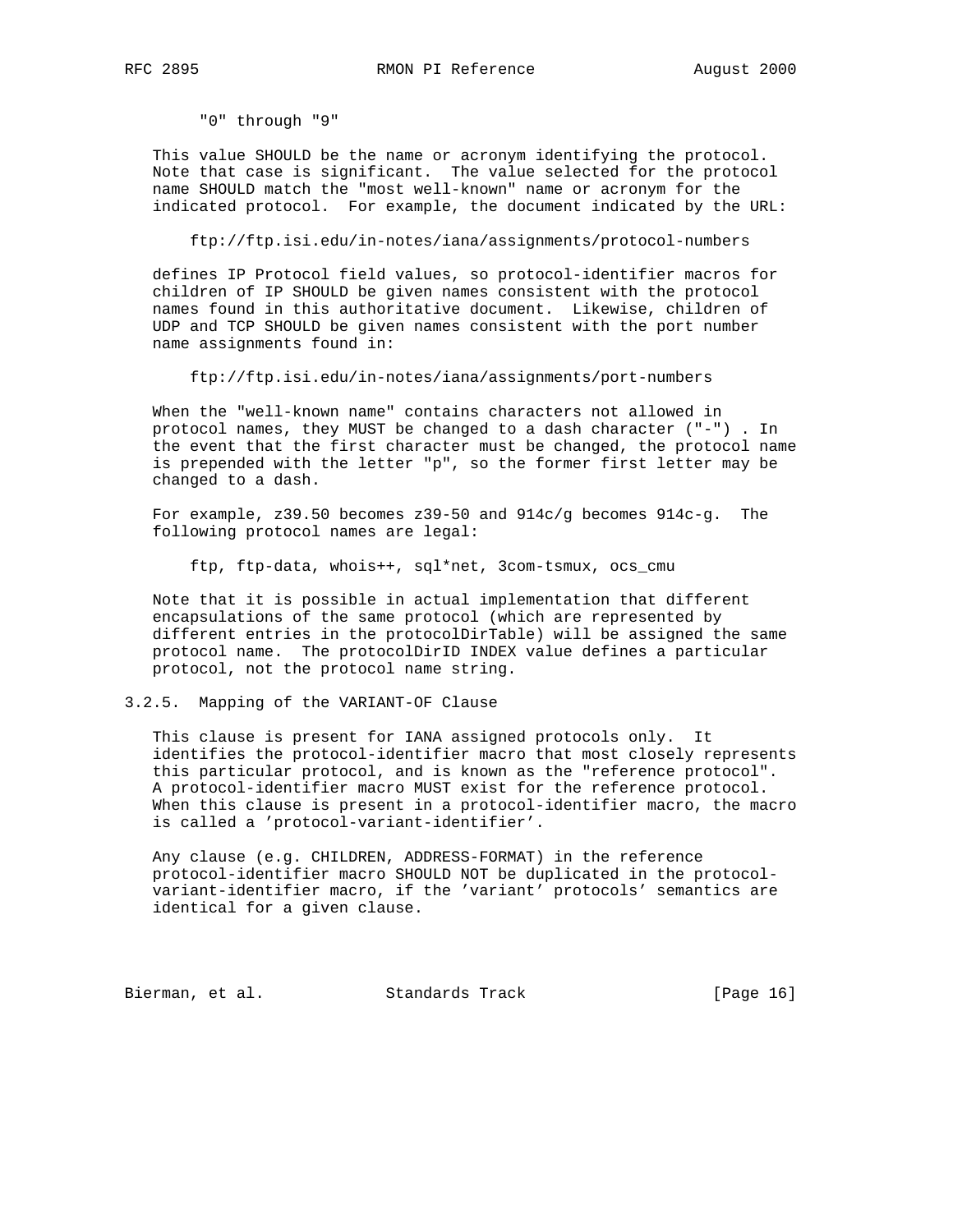Since the PARAMETERS and ATTRIBUTES clauses MUST be present in a protocol-identifier, an empty 'ParamList' and 'AttrList' (i.e. "PARAMETERS {}") MUST be present in a protocol-variant-identifier macro, and the 'ParamList' and 'AttrList' found in the reference protocol-identifier macro examined instead.

 Note that if an 'ianaAssigned' protocol is defined that is not a variant of any other documented protocol, then the protocol identifier macro SHOULD be used instead of the protocol-variant identifier version of the macro.

#### 3.2.6. Mapping of the PARAMETERS Clause

 The protocolDirParameters object provides an NMS the ability to turn on and off expensive probe resources. An agent may support a given parameter all the time, not at all, or subject to current resource load.

 The PARAMETERS clause is a list of bit definitions which can be directly encoded into the associated ProtocolDirParameters octet in network byte order. Zero or more bit definitions may be present. Only bits 0-7 are valid encoding values. This clause defines the entire BIT set allowed for a given protocol. A conforming agent may choose to implement a subset of zero or more of these PARAMETERS.

 By convention, the following common bit definitions are used by different protocols. These bit positions MUST NOT be used for other parameters. They MUST be reserved if not used by a given protocol.

 Bits are encoded in a single octet. Bit 0 is the high order (left most) bit in the octet, and bit 7 is the low order (right-most) bit in the first octet. Reserved bits and unspecified bits in the octet are set to zero.

Table 3.1 Reserved PARAMETERS Bits

------------------------------------

| Bit Name        | Description                                                                                                                                                                                           |
|-----------------|-------------------------------------------------------------------------------------------------------------------------------------------------------------------------------------------------------|
| countsFragments | higher-layer protocols encapsulated within<br>this protocol will be counted correctly even<br>if this protocol fragments the upper layers<br>into multiple packets.                                   |
| tracksSessions  | correctly attributes all packets of a protocol<br>which starts sessions on well known ports or<br>sockets and then transfers them to dynamically<br>assigned ports or sockets thereafter (e.g. TFTP). |

| Bierman, et al.<br>Standards Track | [Page 17] |  |
|------------------------------------|-----------|--|
|------------------------------------|-----------|--|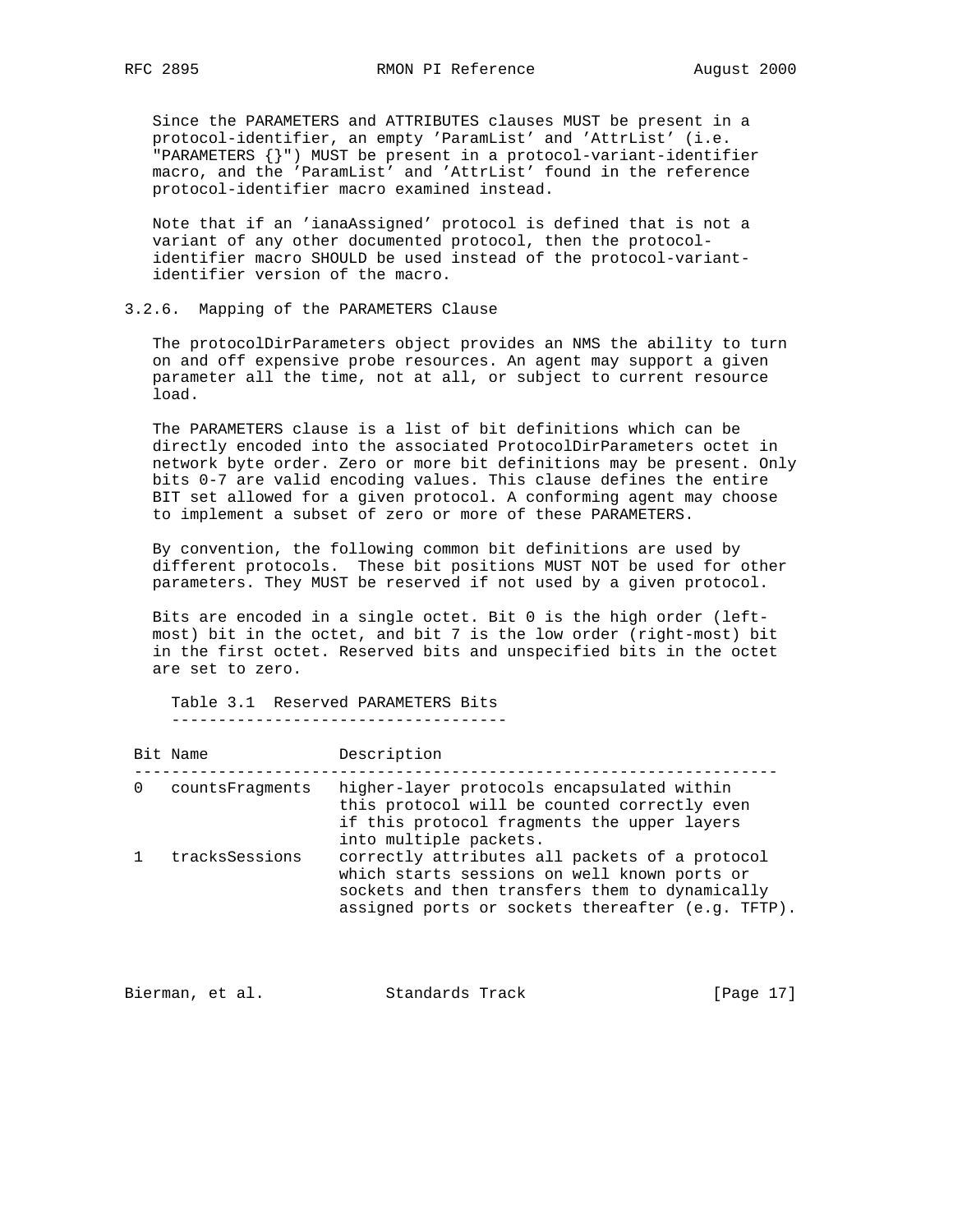The PARAMETERS clause MUST be present in all protocol-identifier macro declarations, but may be equal to zero (empty).

3.2.6.1. Mapping of the 'countsFragments(0)' BIT

 This bit indicates whether the probe is correctly attributing all fragmented packets of the specified protocol, even if individual frames carrying this protocol cannot be identified as such. Note that the probe is not required to actually present any re-assembled datagrams (for address-analysis, filtering, or any other purpose) to the NMS.

 This bit MUST only be set in a protocolDirParameters octet which corresponds to a protocol that supports fragmentation and reassembly in some form. Note that TCP packets are not considered 'fragmented streams' and so TCP is not eligible.

 This bit MAY be set in more than one protocolDirParameters octet within a protocolDirTable INDEX, in the event an agent can count fragments at more than one protocol layer.

3.2.6.2. Mapping of the 'tracksSessions(1)' BIT

 The 'tracksSessions(1)' bit indicates whether frames which are part of remapped sessions (e.g. TFTP download sessions) are correctly counted by the probe. For such a protocol, the probe must usually analyze all packets received on the indicated interface, and maintain some state information, (e.g. the remapped UDP port number for TFTP).

 The semantics of the 'tracksSessions' parameter are independent of the other protocolDirParameters definitions, so this parameter MAY be combined with any other legal parameter configurations.

3.2.7. Mapping of the ATTRIBUTES Clause

 The protocolDirType object provides an NMS with an indication of a probe's capabilities for decoding a given protocol, or the general attributes of the particular protocol.

 The ATTRIBUTES clause is a list of bit definitions which are encoded into the associated instance of ProtocolDirType. The BIT definitions are specified in the SYNTAX clause of the protocolDirType MIB object.

Bierman, et al. Standards Track [Page 18]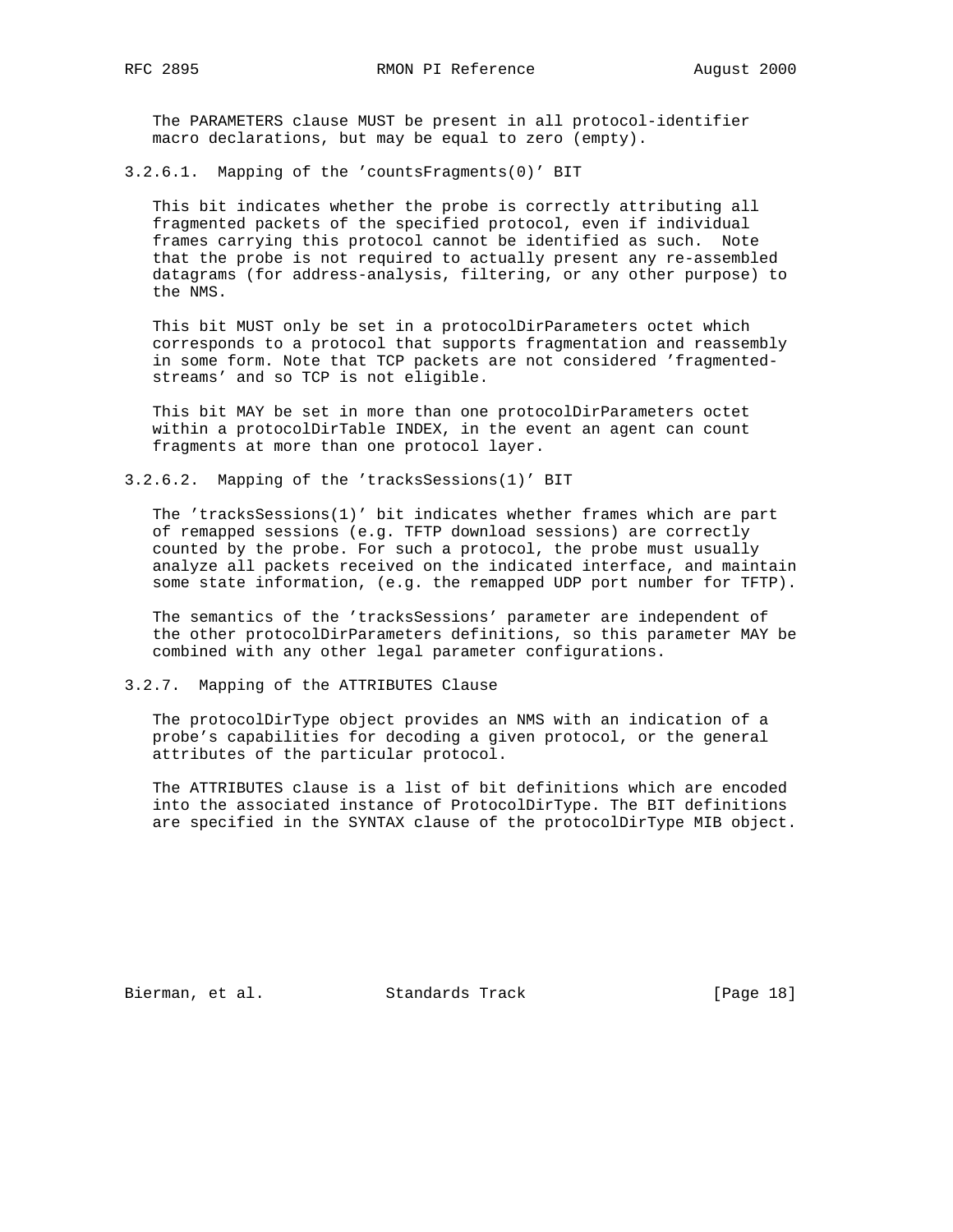Table 3.2 Reserved ATTRIBUTES Bits ------------------------------------

|              | Bit Name                  | Description                                                                                                                       |
|--------------|---------------------------|-----------------------------------------------------------------------------------------------------------------------------------|
| $\Omega$     | hasChildren               | indicates that there may be children of<br>this protocol defined in the protocolDirTable<br>(by either the agent or the manager). |
| $\mathbf{1}$ | addressRecognitionCapable | indicates that this protocol can be used<br>to generate host and matrix table entries.                                            |

 The ATTRIBUTES clause MUST be present in all protocol-identifier macro declarations, but MAY be empty.

#### 3.2.8. Mapping of the DESCRIPTION Clause

 The DESCRIPTION clause provides a textual description of the protocol identified by this macro. Notice that it SHOULD NOT contain details about items covered by the CHILDREN, ADDRESS-FORMAT, DECODING and REFERENCE clauses.

 The DESCRIPTION clause MUST be present in all protocol-identifier macro declarations.

3.2.9. Mapping of the CHILDREN Clause

 The CHILDREN clause provides a description of child protocols for protocols which support them. It has three sub-sections:

- Details on the field(s)/value(s) used to select the child protocol, and how that selection process is performed
- Details on how the value(s) are encoded in the protocol identifier octet string
- Details on how child protocols are named with respect to their parent protocol label(s)

 The CHILDREN clause MUST be present in all protocol-identifier macro declarations in which the 'hasChildren(0)' BIT is set in the ATTRIBUTES clause.

Bierman, et al. Standards Track [Page 19]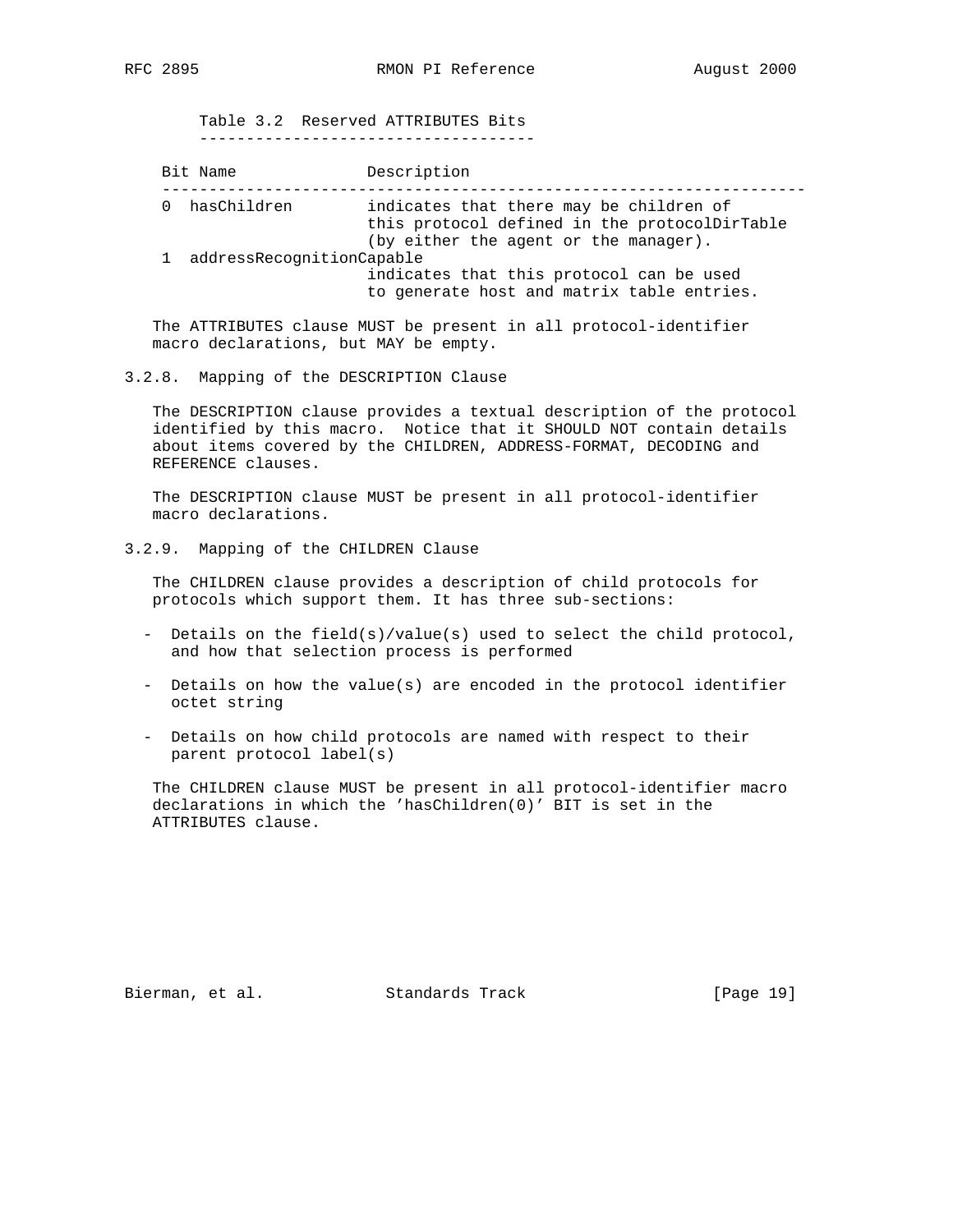# 3.2.10. Mapping of the ADDRESS-FORMAT Clause

 The ADDRESS-FORMAT clause provides a description of the OCTET-STRING format(s) used when encoding addresses.

 This clause MUST be present in all protocol-identifier macro declarations in which the 'addressRecognitionCapable(1)' BIT is set in the ATTRIBUTES clause.

# 3.2.11. Mapping of the DECODING Clause

 The DECODING clause provides a description of the decoding procedure for the specified protocol. It contains useful decoding hints for the implementor, but SHOULD NOT over-replicate information in documents cited in the REFERENCE clause. It might contain a complete description of any decoding information required.

 For 'extensible' protocols ('hasChildren(0)' BIT set) this includes offset and type information for the field(s) used for child selection as well as information on determining the start of the child protocol.

 For 'addressRecognitionCapable' protocols this includes offset and type information for the field(s) used to generate addresses.

 The DECODING clause is optional, and MAY be omitted if the REFERENCE clause contains pointers to decoding information for the specified protocol.

#### 3.2.12. Mapping of the REFERENCE Clause

 If a publicly available reference document exists for this protocol it SHOULD be listed here. Typically this will be a URL if possible; if not then it will be the name and address of the controlling body.

 The CHILDREN, ADDRESS-FORMAT, and DECODING clauses SHOULD limit the amount of information which may currently be obtained from an authoritative document, such as the Assigned Numbers document [RFC1700]. Any duplication or paraphrasing of information should be brief and consistent with the authoritative document.

 The REFERENCE clause is optional, but SHOULD be implemented if an authoritative reference exists for the protocol (especially for standard protocols).

Bierman, et al. Standards Track [Page 20]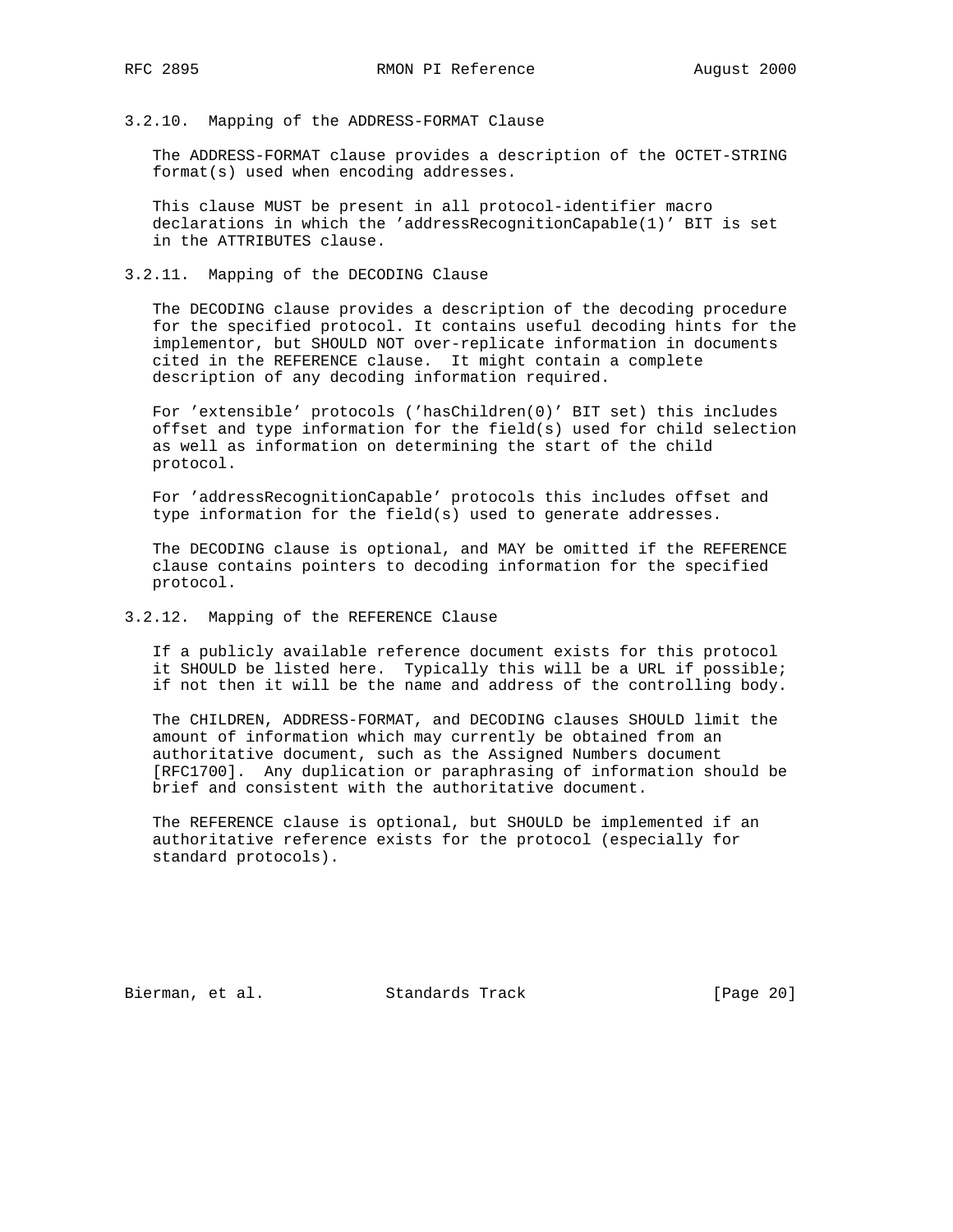## 3.3. Evaluating an Index of the ProtocolDirTable

 The following evaluation is done after a protocolDirTable INDEX value has been converted into two OCTET STRINGs according to the INDEX encoding rules specified in the SMI [RFC1902].

 Protocol-identifiers are evaluated left to right, starting with the protocolDirID, which length MUST be evenly divisible by four. The protocolDirParameters length MUST be exactly one quarter of the protocolDirID string length.

 Protocol-identifier parsing starts with the base layer identifier, which MUST be present, and continues for one or more upper layer identifiers, until all OCTETs of the protocolDirID have been used. Layers MUST NOT be skipped, so identifiers such as 'SNMP over IP' or 'TCP over ether2' can not exist.

 The base-layer-identifier also contains a 'special function identifier' which may apply to the rest of the protocol identifier.

 Wild-carding at the base layer within a protocol encapsulation is the only supported special function at this time. (See section 4.1.1.2 for details.)

 After the protocol-identifier string (which is the value of protocolDirID) has been parsed, each octet of the protocol-parameters string is evaluated, and applied to the corresponding protocol layer.

 A protocol-identifier label MAY map to more than one value. For instance, 'ip' maps to 5 distinct values, one for each supported encapsulation. (see the 'IP' section under 'L3 Protocol Identifiers' in the RMON Protocol Identifier Macros document [RFC2896]).

 It is important to note that these macros are conceptually expanded at implementation time, not at run time.

 If all the macros are expanded completely by substituting all possible values of each label for each child protocol, a list of all possible protocol-identifiers is produced. So 'ip' would result in 5 distinct protocol-identifiers. Likewise each child of 'ip' would map to at least 5 protocol-identifiers, one for each encapsulation (e.g. ip over ether2, ip over LLC, etc.).

Bierman, et al. Standards Track [Page 21]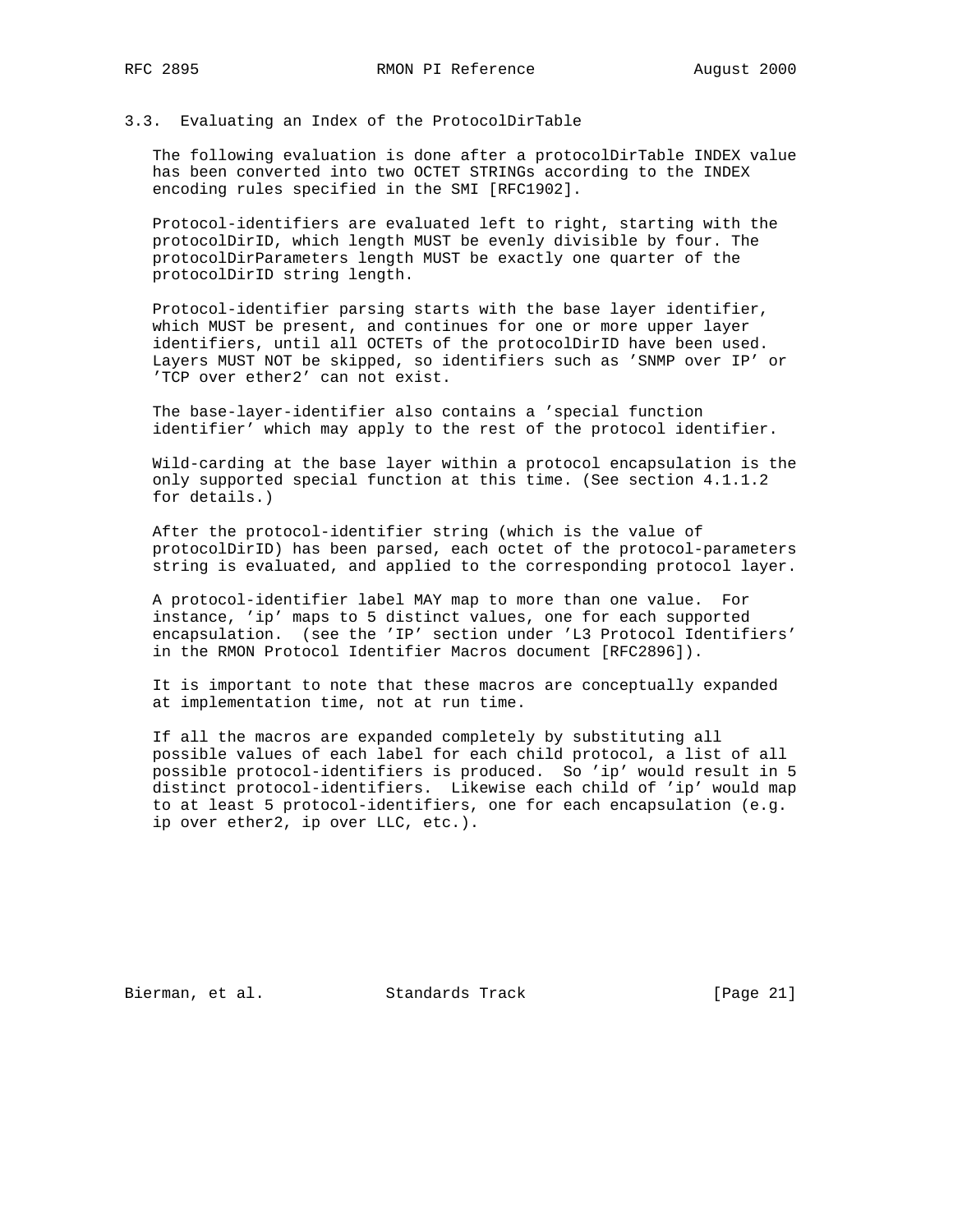4. Base Layer Protocol Identifier Macros

 The following PROTOCOL IDENTIFIER macros can be used to construct protocolDirID and protocolDirParameters strings.

 An identifier is encoded by constructing the base-identifier, then adding one layer-identifier for each encapsulated protocol.

 Refer to the RMON Protocol Identifier Macros document [RFC2896] for a listing of the non-base layer PI macros published by the working group. Note that other PI macro documents may exist, and it should be possible for an implementor to populate the protocolDirTable without the use of the PI Macro document [RFC2896].

4.1. Base Identifier Encoding

 The first layer encapsulation is called the base identifier and it contains optional protocol-function information and the base layer (e.g. MAC layer) enumeration value used in this protocol identifier.

The base identifier is encoded as four octets as shown in figure 2.

 Fig. 2 base-identifier format +---+---+---+---+ | | | | |  $f$  |op1|op2| m | | | | | +---+---+---+---+ octet | 1 | 1 | 1 | 1 | count

 The first octet ('f') is the special function code, found in table 4.1. The next two octets ('op1' and 'op2') are operands for the indicated function. If not used, an operand must be set to zero. The last octet, 'm', is the enumerated value for a particular base layer encapsulation, found in table 4.2. All four octets are encoded in network-byte-order.

4.1.1. Protocol Identifier Functions

 The base layer identifier contains information about any special functions to perform during collections of this protocol, as well as the base layer encapsulation identifier.

 The first three octets of the identifier contain the function code and two optional operands. The fourth octet contains the particular base layer encapsulation used in this protocol (fig. 2).

Bierman, et al. Standards Track [Page 22]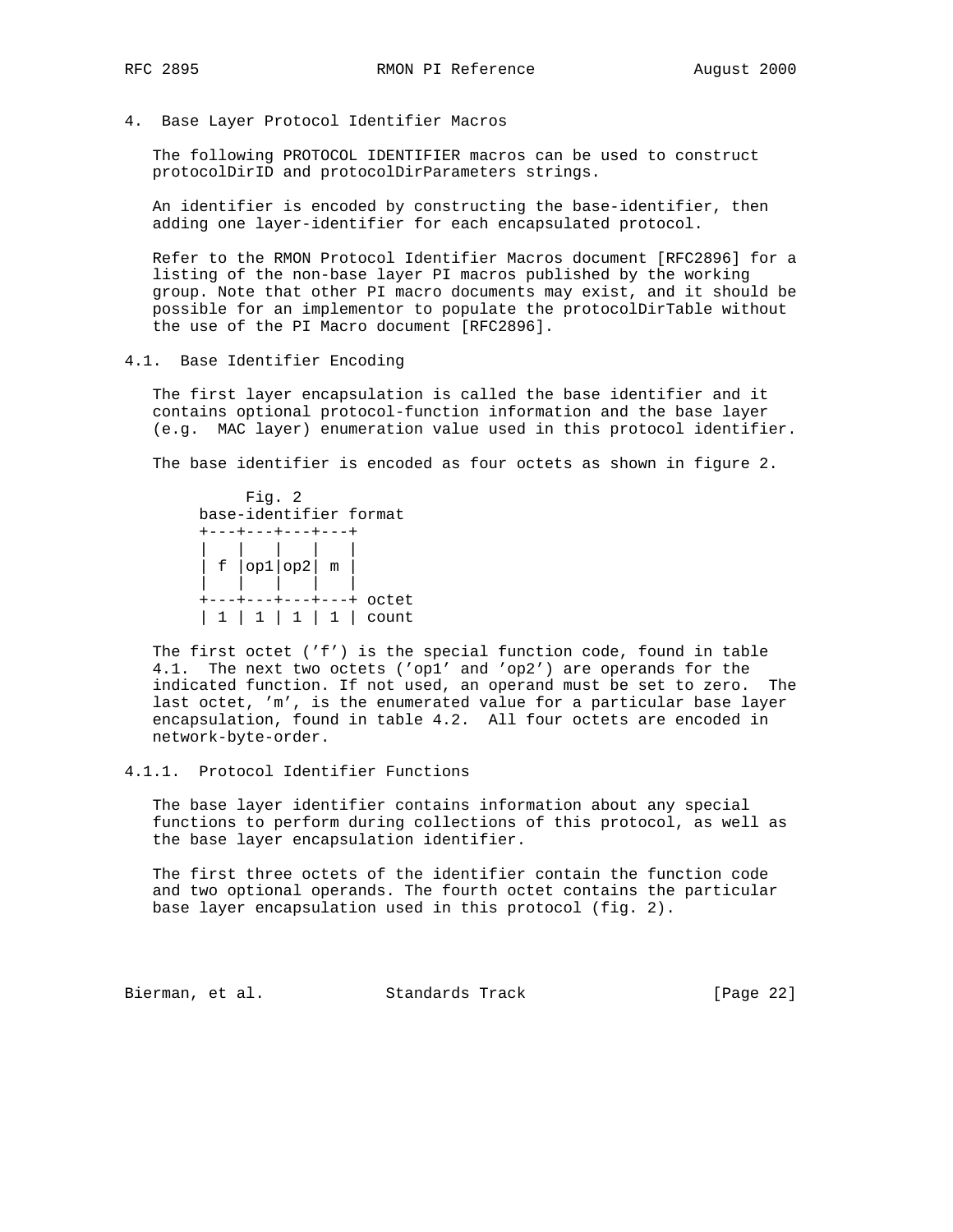Table 4.1 Assigned Protocol Identifier Functions -------------------------------------------------

| Function | TD. | Param1       | Param2       |
|----------|-----|--------------|--------------|
| none     |     | not used (0) | not used (0) |
| wildcard |     | not used (0) | not used (0) |

4.1.1.1. Function 0: None

 If the function ID field (1st octet) is equal to zero, the 'op1' and 'op2' fields (2nd and 3rd octets) must also be equal to zero. This special value indicates that no functions are applied to the protocol identifier encoded in the remaining octets. The identifier represents a normal protocol encapsulation.

4.1.1.2. Function 1: Protocol Wildcard Function

The wildcard function (function-ID = 1), is used to aggregate counters, by using a single protocol value to indicate potentially many base layer encapsulations of a particular network layer protocol. A protocolDirEntry of this type will match any base-layer encapsulation of the same network layer protocol.

The 'op1' field (2nd octet) is not used and MUST be set to zero.

The 'op2' field (3rd octet) is not used and MUST be set to zero.

 Each wildcard protocol identifier MUST be defined in terms of a 'base encapsulation'. This SHOULD be as 'standard' as possible for interoperability purposes. The lowest possible base layer value SHOULD be chosen. So, if an encapsulation over 'ether2' is permitted, than this should be used as the base encapsulation. If not then an encapsulation over LLC should be used, if permitted. And so on for each of the defined base layers.

 It should be noted that an agent does not have to support the non wildcard protocol identifier over the same base layer. For instance a token ring only device would not normally support IP over the ether2 base layer. Nevertheless it should use the ether2 base layer for defining the wildcard IP encapsulation. The agent MAY also support counting some or all of the individual encapsulations for the same protocols, in addition to wildcard counting. Note that the RMON-2 MIB [RFC2021] does not require that agents maintain counters for multiple encapsulations of the same protocol. It is an implementation-specific matter as to how an agent determines which protocol combinations to allow in the protocolDirTable at any given time.

Bierman, et al. Standards Track [Page 23]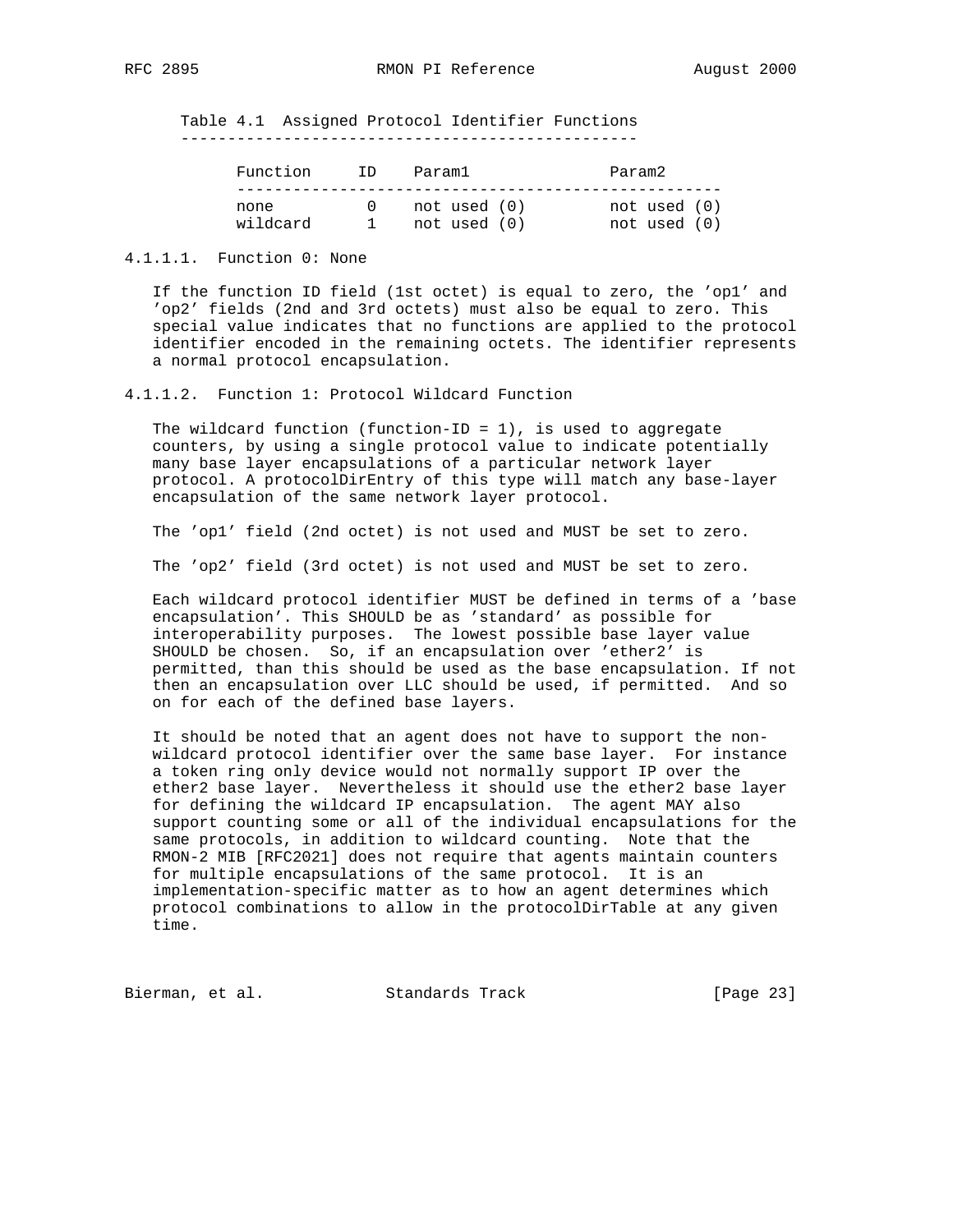## 4.2. Base Layer Protocol Identifiers

 The base layer is mandatory, and defines the base encapsulation of the packet and any special functions for this identifier.

There are no suggested protocolDirParameters bits for the base layer.

 The suggested value for the ProtocolDirDescr field for the base layer is given by the corresponding "Name" field in the table 4.2 below. However, implementations are only required to use the appropriate integer identifier values.

 For most base layer protocols, the protocolDirType field should contain bits set for the 'hasChildren(0)' and ' addressRecognitionCapable(1)' attributes. However, the special 'ianaAssigned' base layer should have no parameter or attribute bits set.

 By design, only 255 different base layer encapsulations are supported. There are five base encapsulation values defined at this time. Very few new base encapsulations (e.g. for new media types) are expected to be added over time.

 Table 4.2 Base Layer Encoding Values --------------------------------------

| Name         | TD |
|--------------|----|
| ether2       | ı  |
| 11c          | 2  |
| snap         | 3  |
| vsnap        |    |
| ianaAssigned | 5  |

-- Ether2 Encapsulation

```
ether2 PROTOCOL-IDENTIFIER
    PARAMETERS { }
    ATTRIBUTES {
     hasChildren(0),
        addressRecognitionCapable(1)
     }
     DESCRIPTION
        "DIX Ethernet, also called Ethernet-II."
     CHILDREN
        "The Ethernet-II type field is used to select child protocols.
        This is a 16-bit field. Child protocols are deemed to start at
        the first octet after this type field.
```
Bierman, et al. Standards Track [Page 24]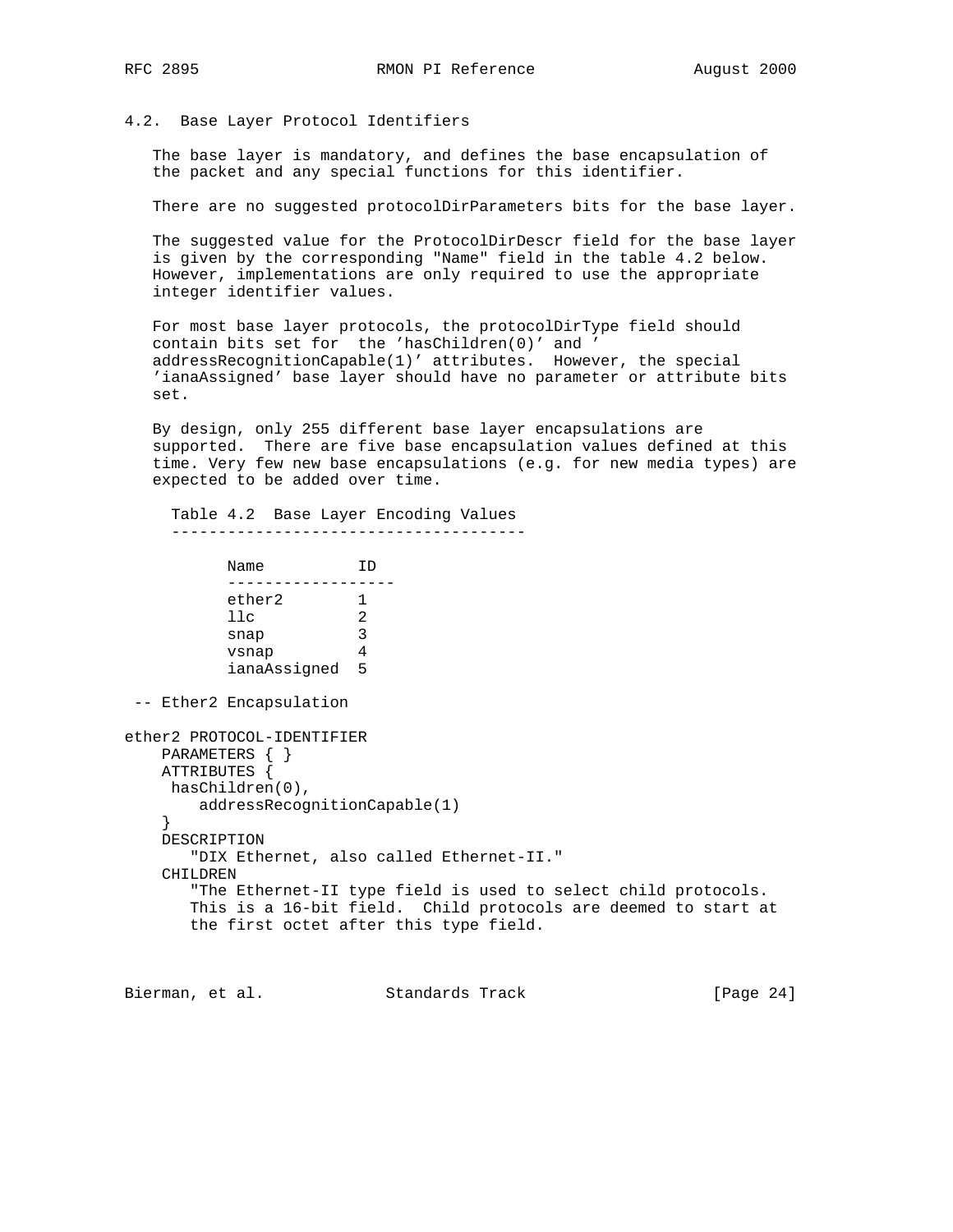```
 Children of this protocol are encoded as [ 0.0.0.1 ], the
        protocol identifier for 'ether2' followed by [ 0.0.a.b ] where
        'a' and 'b' are the network byte order encodings of the high
        order byte and low order byte of the Ethernet-II type value.
       For example, a protocolDirID-fragment value of:
           0.0.0.1.0.0.8.0 defines IP encapsulated in ether2.
        Children of ether2 are named as 'ether2' followed by the type
        field value in hexadecimal. The above example would be declared
        as:
           ether2 0x0800"
    ADDRESS-FORMAT
        "Ethernet addresses are 6 octets in network order."
    DECODING
        "Only type values greater than 1500 decimal indicate Ethernet-II
        frames; lower values indicate 802.3 encapsulation (see below)."
    REFERENCE
       "The authoritative list of Ether Type values is identified by the
       URL:
           ftp://ftp.isi.edu/in-notes/iana/assignments/ethernet-numbers"
    ::= \{ 1 \} -- LLC Encapsulation
llc PROTOCOL-IDENTIFIER
     PARAMETERS { }
    ATTRIBUTES {
     hasChildren(0),
     addressRecognitionCapable(1)
     }
    DESCRIPTION
        "The Logical Link Control (LLC) 802.2 protocol."
     CHILDREN
        "The LLC Source Service Access Point (SSAP) and Destination
        Service Access Point (DSAP) are used to select child protocols.
        Each of these is one octet long, although the least significant
       bit is a control bit and should be masked out in most situations.
        Typically SSAP and DSAP (once masked) are the same for a given
       protocol - each end implicitly knows whether it is the server or
       client in a client/server protocol. This is only a convention,
       however, and it is possible for them to be different. The SSAP
       is matched against child protocols first. If none is found then
       the DSAP is matched instead. The child protocol is deemed to
       start at the first octet after the LLC control field(s).
```
Bierman, et al. Standards Track [Page 25]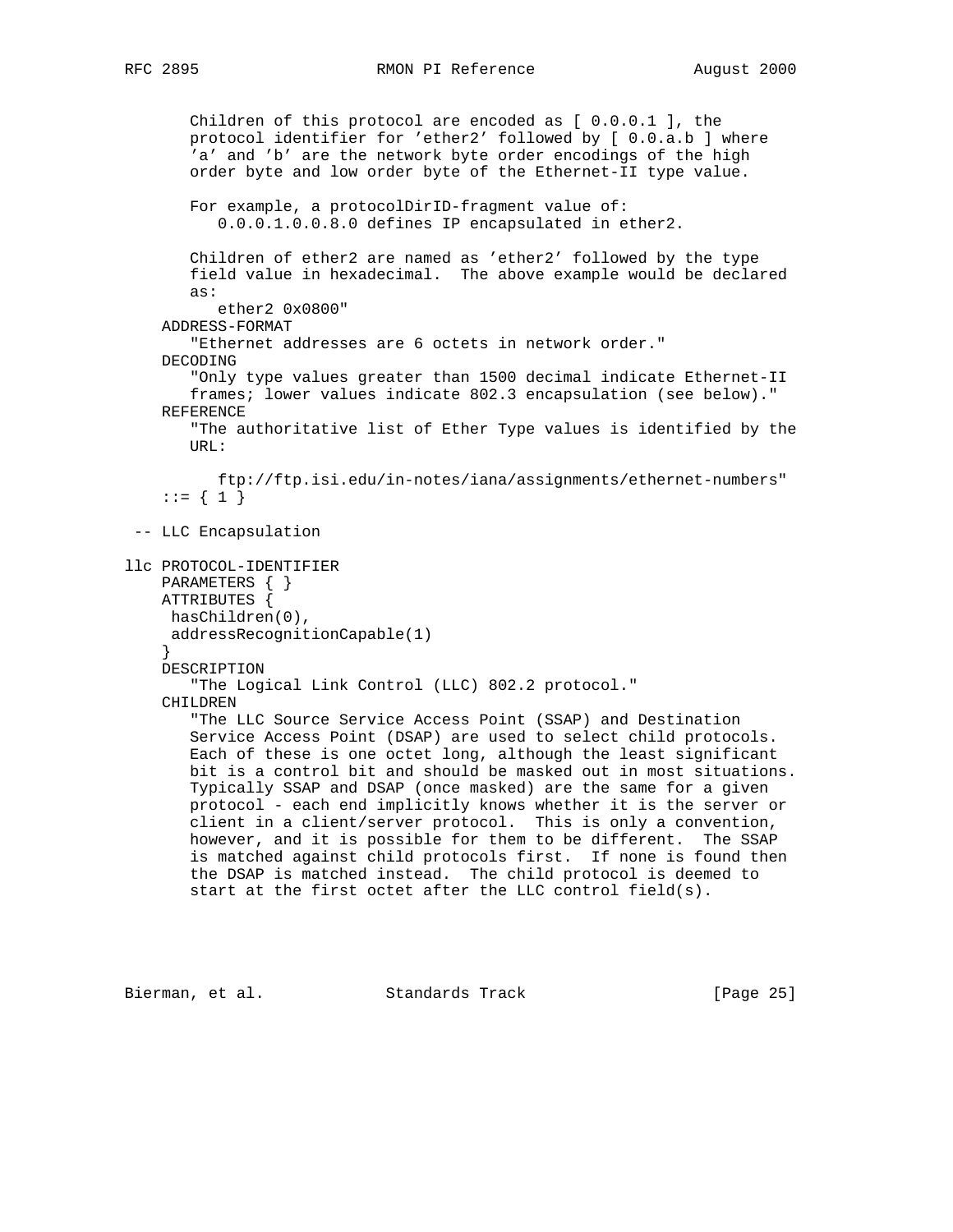```
 Children of 'llc' are encoded as [ 0.0.0.2 ], the protocol
        identifier component for LLC followed by [ 0.0.0.a ] where 'a' is
        the SAP value which maps to the child protocol. For example, a
        protocolDirID-fragment value of:
           0.0.0.2.0.0.0.240
        defines NetBios over LLC.
        Children are named as 'llc' followed by the SAP value in
        hexadecimal. So the above example would have been named:
          llc 0xf0"
     ADDRESS-FORMAT
        "The address consists of 6 octets of MAC address in network
        order. Source routing bits should be stripped out of the address
        if present."
     DECODING
        "Notice that LLC has a variable length protocol header; there are
        always three octets (DSAP, SSAP, control). Depending on the
       value of the control bits in the DSAP, SSAP and control fields
        there may be an additional octet of control information.
       LLC can be present on several different media. For 802.3 and
       802.5 its presence is mandated (but see ether2 and raw 802.3
       encapsulations). For 802.5 there is no other link layer
       protocol.
       Notice also that the raw802.3 link layer protocol may take
       precedence over this one in a protocol specific manner such that
        it may not be possible to utilize all LSAP values if raw802.3 is
        also present."
     REFERENCE
        "The authoritative list of LLC LSAP values is controlled by the
        IEEE Registration Authority:
        IEEE Registration Authority
          c/o Iris Ringel
           IEEE Standards Dept
           445 Hoes Lane, P.O. Box 1331
           Piscataway, NJ 08855-1331
           Phone +1 908 562 3813
          Fax: +1 908 562 1571"
    ::= \{ 2 \} -- SNAP over LLC (Organizationally Unique Identifier, OUI=000)
 -- Encapsulation
snap PROTOCOL-IDENTIFIER
    PARAMETERS { }
    ATTRIBUTES {
```
Bierman, et al. Standards Track [Page 26]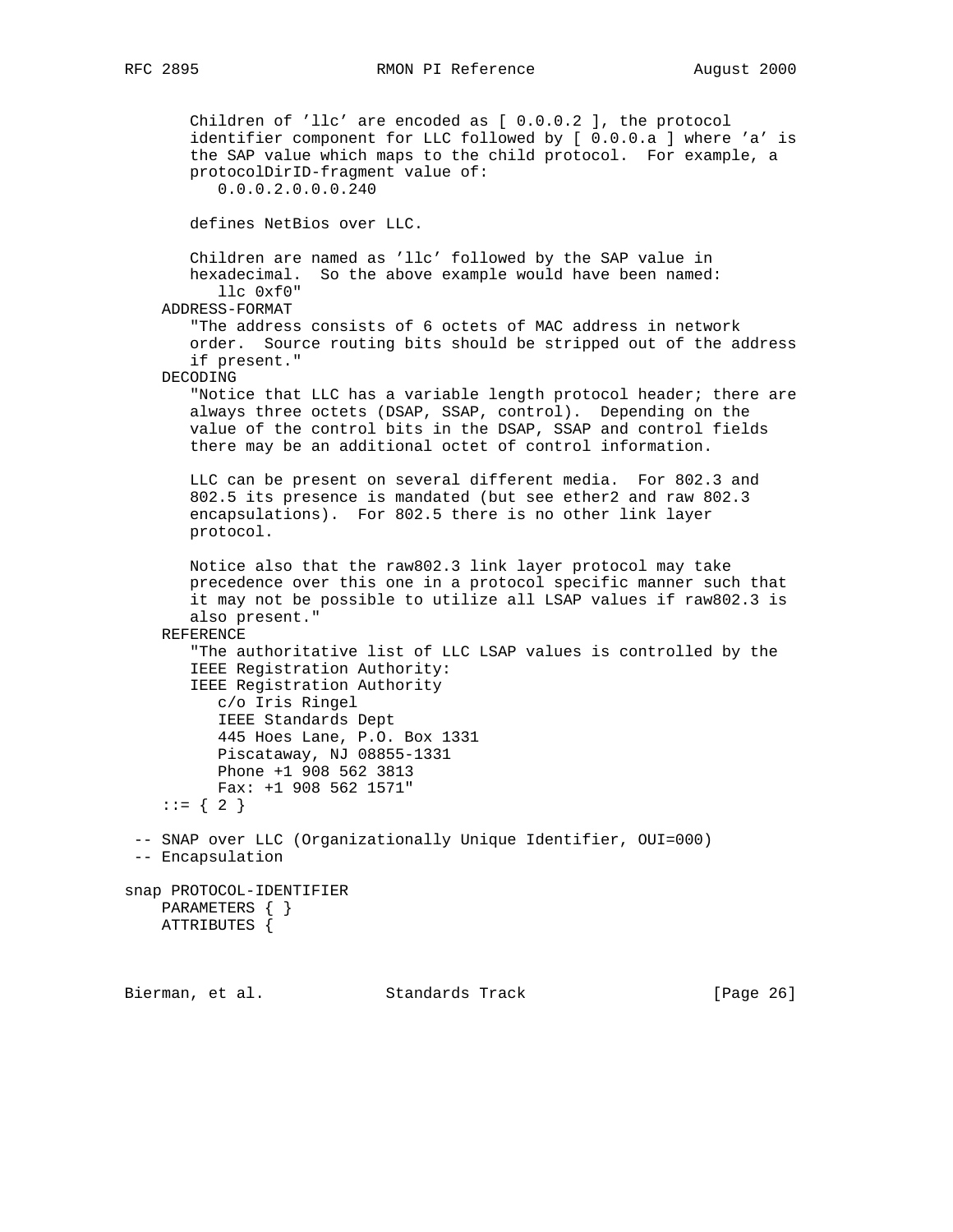```
 hasChildren(0),
 addressRecognitionCapable(1)
 }
```
 DESCRIPTION "The Sub-Network Access Protocol (SNAP) is layered on top of LLC protocol, allowing Ethernet-II protocols to be run over a media restricted to LLC." CHILDREN "Children of 'snap' are identified by Ethernet-II type values; the SNAP Protocol Identifier field (PID) is used to select the appropriate child. The entire SNAP protocol header is consumed; the child protocol is assumed to start at the next octet after the PID. Children of 'snap' are encoded as [ 0.0.0.3 ], the protocol identifier for 'snap', followed by [ 0.0.a.b ] where 'a' and 'b' are the high order byte and low order byte of the Ethernet-II type value. For example, a protocolDirID-fragment value of: 0.0.0.3.0.0.8.0 defines the IP/SNAP protocol. Children of this protocol are named 'snap' followed by the Ethernet-II type value in hexadecimal. The above example would be named: snap 0x0800" ADDRESS-FORMAT "The address format for SNAP is the same as that for LLC" DECODING "SNAP is only present over LLC. Both SSAP and DSAP will be 0xAA

 and a single control octet will be present. There are then three octets of Organizationally Unique Identifier (OUI) and two octets of PID. For this encapsulation the OUI must be 0x000000 (see 'vsnap' below for non-zero OUIs)." REFERENCE "SNAP Identifier values are assigned by the IEEE Standards Office. The address is: IEEE Registration Authority c/o Iris Ringel IEEE Standards Dept 445 Hoes Lane, P.O. Box 1331 Piscataway, NJ 08855-1331 Phone +1 908 562 3813 Fax: +1 908 562 1571"

```
: := \{ 3 \}
```
Bierman, et al. Standards Track [Page 27]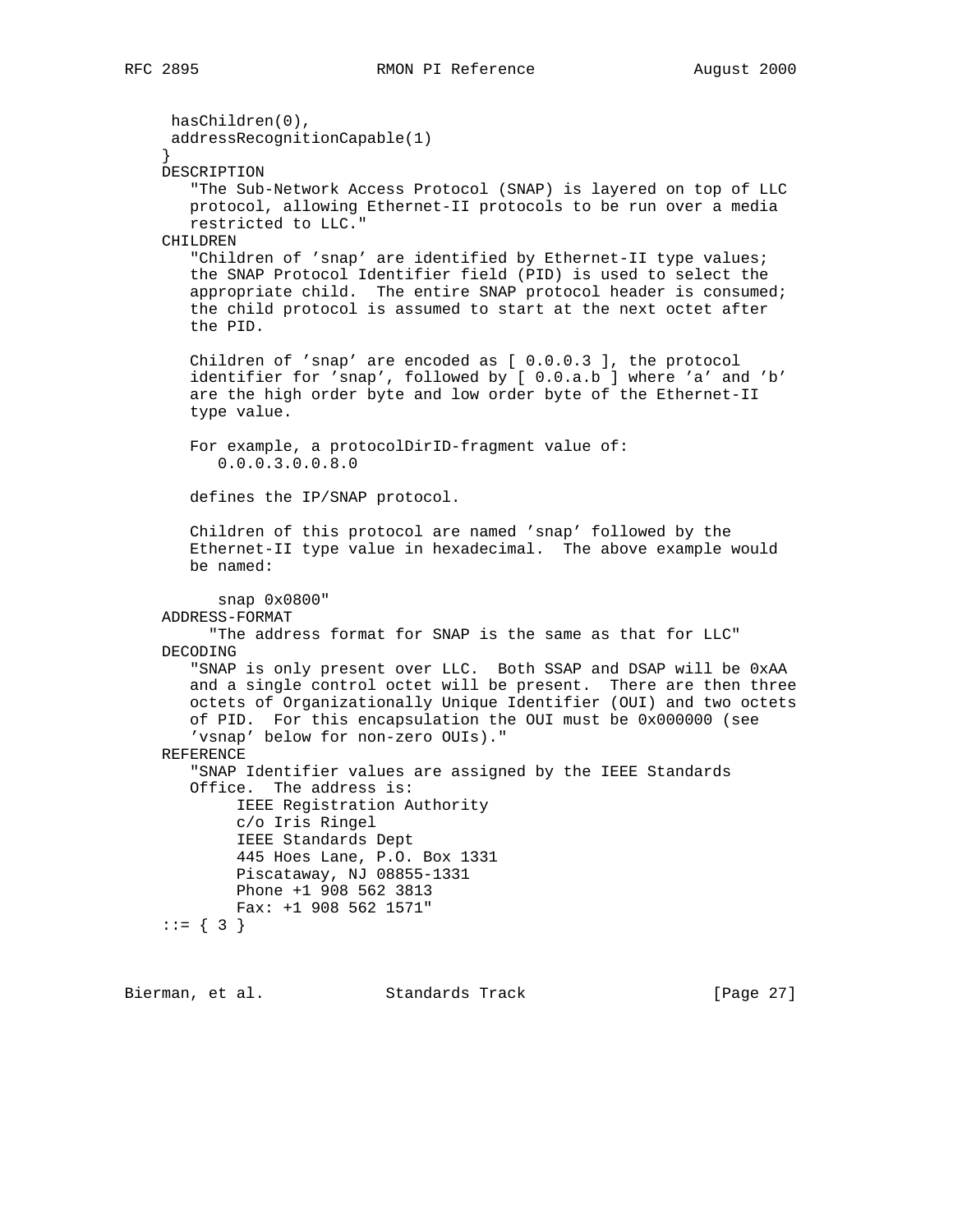```
 -- Vendor SNAP over LLC (OUI != 000) Encapsulation
vsnap PROTOCOL-IDENTIFIER
    PARAMETERS { }
    ATTRIBUTES {
     hasChildren(0),
     addressRecognitionCapable(1)
     }
     DESCRIPTION
        "This pseudo-protocol handles all SNAP packets which do not have
        a zero OUI. See 'snap' above for details of those that have a
        zero OUI value."
     CHILDREN
        "Children of 'vsnap' are selected by the 3 octet OUI; the PID is
        not parsed; child protocols are deemed to start with the first
        octet of the SNAP PID field, and continue to the end of the
        packet. Children of 'vsnap' are encoded as [ 0.0.0.4 ], the
        protocol identifier for 'vsnap', followed by [ 0.a.b.c ] where
        'a', 'b' and 'c' are the 3 octets of the OUI field in network
        byte order.
        For example, a protocolDirID-fragment value of:
         0.0.0.4.0.8.0.7 defines the Apple-specific set of protocols
        over vsnap.
        Children are named as 'vsnap <OUI>', where the '<OUI>' field is
        represented as 3 octets in hexadecimal notation.
        So the above example would be named:
          'vsnap 0x080007'"
     ADDRESS-FORMAT
        "The LLC address format is inherited by 'vsnap'. See the 'llc'
        protocol identifier for more details."
     DECODING
        "Same as for 'snap' except the OUI is non-zero and the SNAP
        Protocol Identifier is not parsed."
     REFERENCE
        "SNAP Identifier values are assigned by the IEEE Standards
        Office. The address is:
             IEEE Registration Authority
             c/o Iris Ringel
             IEEE Standards Dept
             445 Hoes Lane, P.O. Box 1331
             Piscataway, NJ 08855-1331
             Phone +1 908 562 3813
             Fax: +1 908 562 1571"
    : := \{ 4 \}
```
Bierman, et al. Standards Track [Page 28]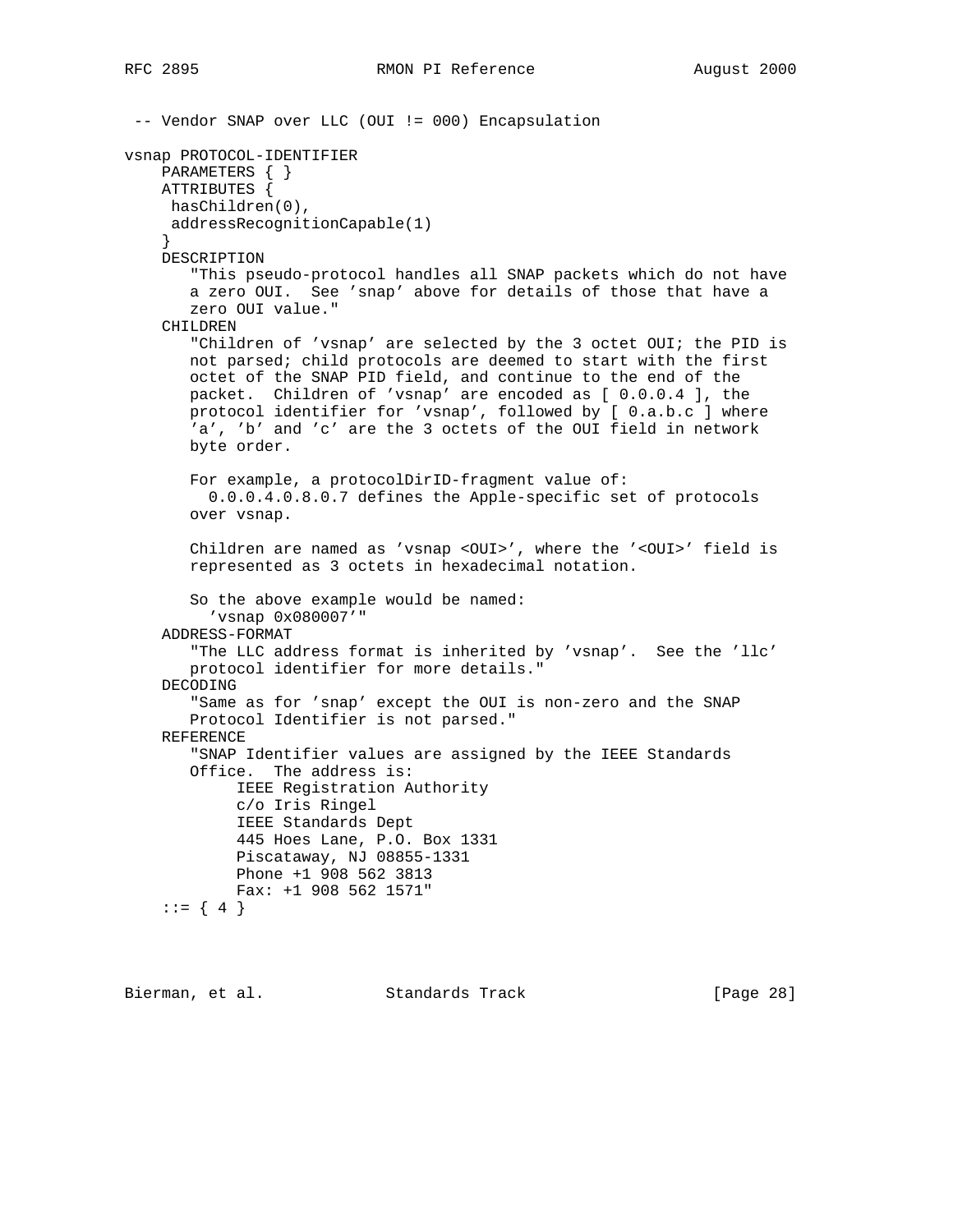-- IANA Assigned Protocols

#### ianaAssigned PROTOCOL-IDENTIFIER

 PARAMETERS { } ATTRIBUTES { } DESCRIPTION

> "This branch contains protocols which do not conform easily to the hierarchical format utilized in the other link layer branches. Usually, such a protocol 'almost' conforms to a particular 'well-known' identifier format, but additional criteria are used (e.g. configuration-based), making protocol identification difficult or impossible by examination of appropriate network traffic (preventing the any 'well-known' protocol-identifier macro from being used).

 Sometimes well-known protocols are simply remapped to a different port number by one or more venders (e.g. SNMP). These protocols can be identified with the 'limited extensibility' feature of the protocolDirTable, and do not need special IANA assignments.

 A centrally located list of these enumerated protocols must be maintained by IANA to insure interoperability. (See section 2.3 for details on the document update procedure.) Support for new link-layers will be added explicitly, and only protocols which cannot possibly be represented in a better way will be considered as 'ianaAssigned' protocols.

 IANA protocols are identified by the base-layer-selector value [ 0.0.0.5 ], followed by the four octets [ 0.0.a.b ] of the integer value corresponding to the particular IANA protocol.

 Do not create children of this protocol unless you are sure that they cannot be handled by the more conventional link layers above."

#### CHILDREN

 "Children of this protocol are identified by implementation specific means, described (as best as possible) in the 'DECODING' clause within the protocol-variant-identifier macro for each enumerated protocol.

 Children of this protocol are encoded as [ 0.0.0.5 ], the protocol identifier for 'ianaAssigned', followed by [ 0.0.a.b ] where 'a', 'b' are the network byte order encodings of the high order byte and low order byte of the enumeration value for the particular IANA assigned protocol.

Bierman, et al. Standards Track [Page 29]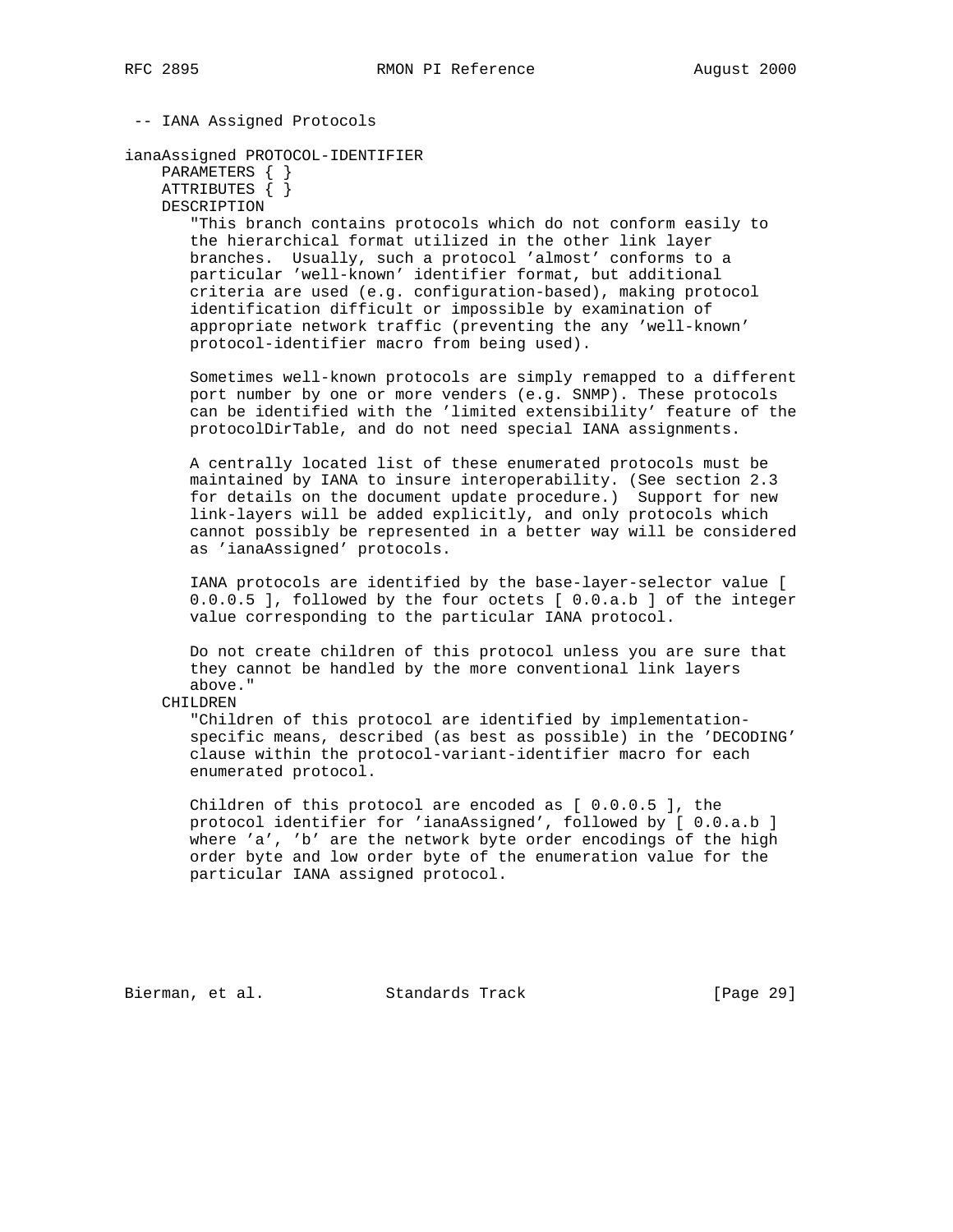```
 For example, a protocolDirID-fragment value of:
           0.0.0.5.0.0.0.1
       defines the IPX protocol encapsulated directly in 802.3
       Children are named 'ianaAssigned' followed by the numeric value
       of the particular IANA assigned protocol. The above example
       would be named:
           'ianaAssigned 1' "
    DECODING
        "The 'ianaAssigned' base layer is a pseudo-protocol and is not
       decoded."
    REFERENCE
        "Refer to individual PROTOCOL-IDENTIFIER macros for information
       on each child of the IANA assigned protocol."
    : := \{ 5 \} -- The following protocol-variant-identifier macro declarations are
  -- used to identify the RMONMIB IANA assigned protocols in a
  -- proprietary way, by simple enumeration.
ipxOverRaw8023 PROTOCOL-IDENTIFIER
    VARIANT-OF ipx
   PARAMETERS \{\} ATTRIBUTES { }
    DESCRIPTION
        "This pseudo-protocol describes an encapsulation of IPX over
       802.3, without a type field.
       Refer to the macro for IPX for additional information about this
       protocol."
    DECODING
        "Whenever the 802.3 header indicates LLC a set of protocol
       specific tests needs to be applied to determine whether this is a
        'raw8023' packet or a true 802.2 packet. The nature of these
       tests depends on the active child protocols for 'raw8023' and is
       beyond the scope of this document."
     ::= {
    ianaAssigned 1, - [0.0.0.1]
     802-1Q 0x05000001 -- 1Q_IANA [5.0.0.1]
     }
```
Bierman, et al. Standards Track [Page 30]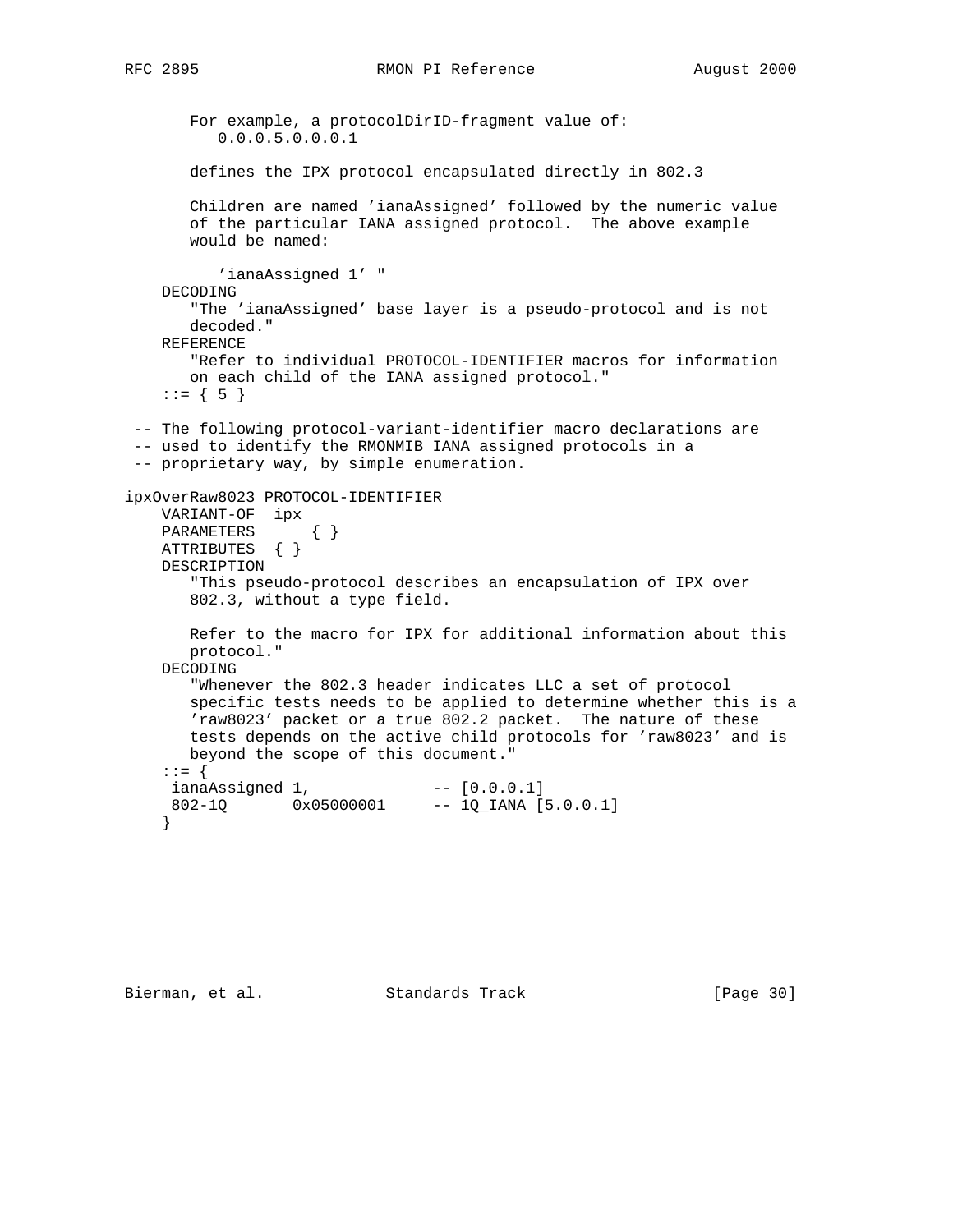#### 4.3. Encapsulation Layers

 Encapsulation layers are positioned between the base layer and the network layer. It is an implementation-specific matter whether a probe exposes all such encapsulations in its RMON-2 Protocol Directory.

4.3.1. IEEE 802.1Q

 RMON probes may encounter 'VLAN tagged' frames on monitored links. The IEEE Virtual LAN (VLAN) encapsulation standards [IEEE802.1Q] and [IEEE802.1D-1998], define an encapsulation layer inserted after the MAC layer and before the network layer. This section defines a PI macro which supports most (but not all) features of that encapsulation layer.

 Most notably, the RMON PI macro '802-1Q' does not expose the Token Ring Encapsulation (TR-encaps) bit in the TCI portion of the VLAN header. It is an implementation specific matter whether an RMON probe converts LLC-Token Ring (LLC-TR) formatted frames to LLC-Native (LLC-N) format, for the purpose of RMON collection.

 In order to support the Ethernet and LLC-N formats in the most efficient manner, and still maintain alignment with the RMON-2 ' collapsed' base layer approach (i.e., support for snap and vsnap), the children of 802dot1Q are encoded a little differently than the children of other base layer identifiers.

```
802-1Q PROTOCOL-IDENTIFIER
     PARAMETERS { }
     ATTRIBUTES {
     hasChildren(0)
     }
     DESCRIPTION
        "IEEE 802.1Q VLAN Encapsulation header.
```
 Note that the specific encoding of the TPID field is not explicitly identified by this PI macro. Ethernet-encoded vs. SNAP-encoded TPID fields can be identified by the ifType of the data source for a particular RMON collection, since the SNAP encoded format is used exclusively on Token Ring and FDDI media. Also, no information held in the TCI field (including the TR encap bit) is identified in protocolDirID strings utilizing this PI macro."

Bierman, et al. Standards Track [Page 31]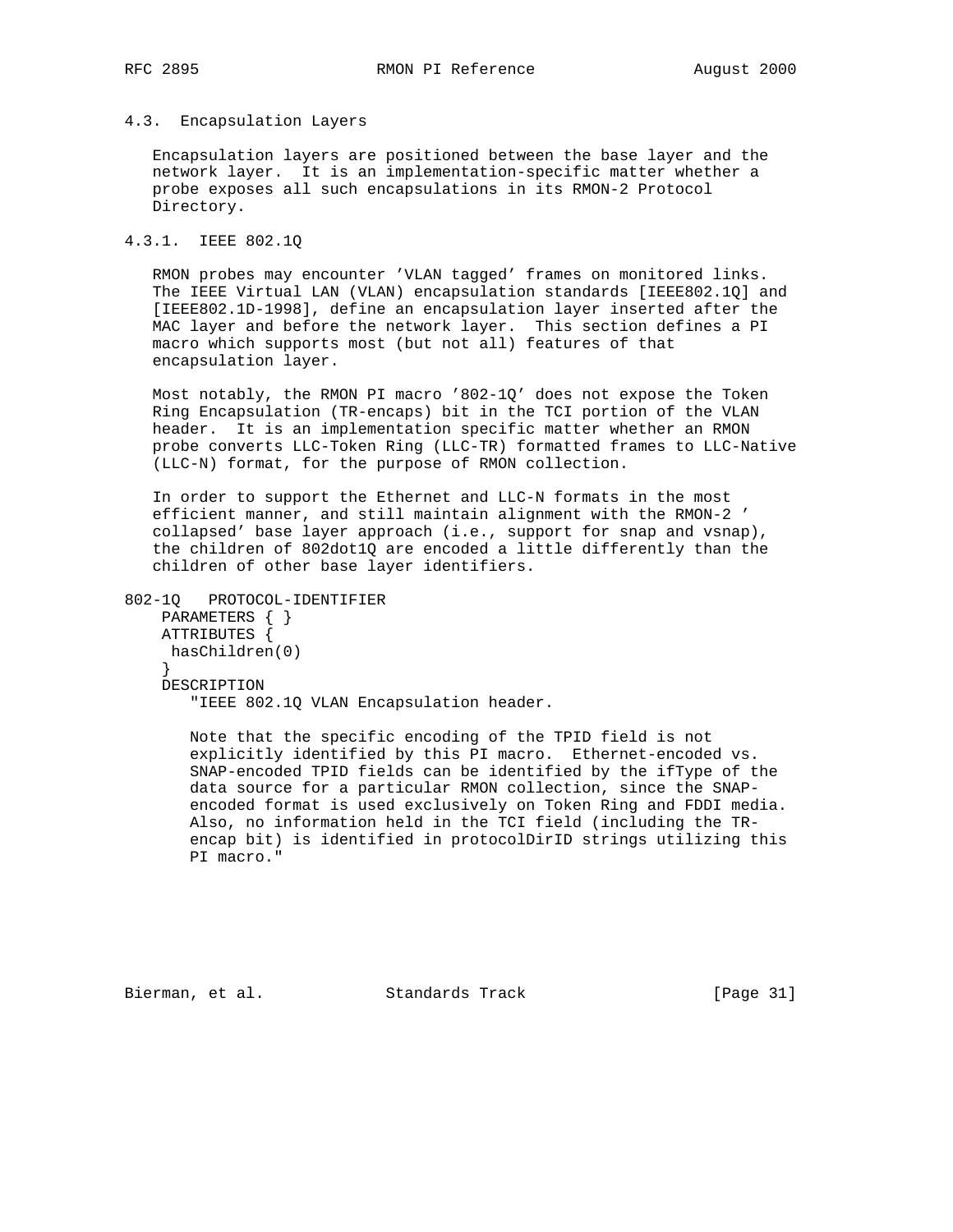#### CHILDREN

 "The first byte of the 4-byte child identifier is used to distinguish the particular base encoding that follows the 802.1Q header. The remaining three bytes are used exactly as defined by the indicated base layer encoding.

 In order to simplify the child encoding for the most common cases, the 'ether2' and 'snap' base layers are combined into a single identifier, with a value of zero. The other base layers are encoded with values taken from Table 4.2.

#### 802-1Q Base ID Values ---------------------

| Base<br>Layer | Table 4.2<br>Encoding | Base-ID<br>Encoding |
|---------------|-----------------------|---------------------|
| ether2        |                       |                     |
| 11c           |                       | 2                   |
| snap          |                       |                     |
| vsnap         |                       |                     |
| ianaAssigned  | 5                     | 5                   |

The generic child layer-identifier format is shown below:

|            | 802-10 Child Layer-Identifier Format<br>--------+--------+------- |             |  |
|------------|-------------------------------------------------------------------|-------------|--|
| Base<br>ΤD | base-specific format                                              |             |  |
|            |                                                                   | octet count |  |

Base ID  $== 0$ ------------

 For payloads encoded with either the Ethernet or LLC/SNAP headers following the VLAN header, children of this protocol are identified exactly as described for the 'ether2' or 'snap' base layers.

 Children are encoded as [ 0.0.129.0 ], the protocol identifier for '802-1Q' followed by [ 0.0.a.b ] where 'a' and 'b' are the network byte order encodings of the high order byte and low order byte of the Ethernet-II type value.

 For example, a protocolDirID-fragment value of: 0.0.0.1.0.0.129.0.0.0.8.0 defines IP, VLAN-encapsulated in ether2.

Bierman, et al. Standards Track [Page 32]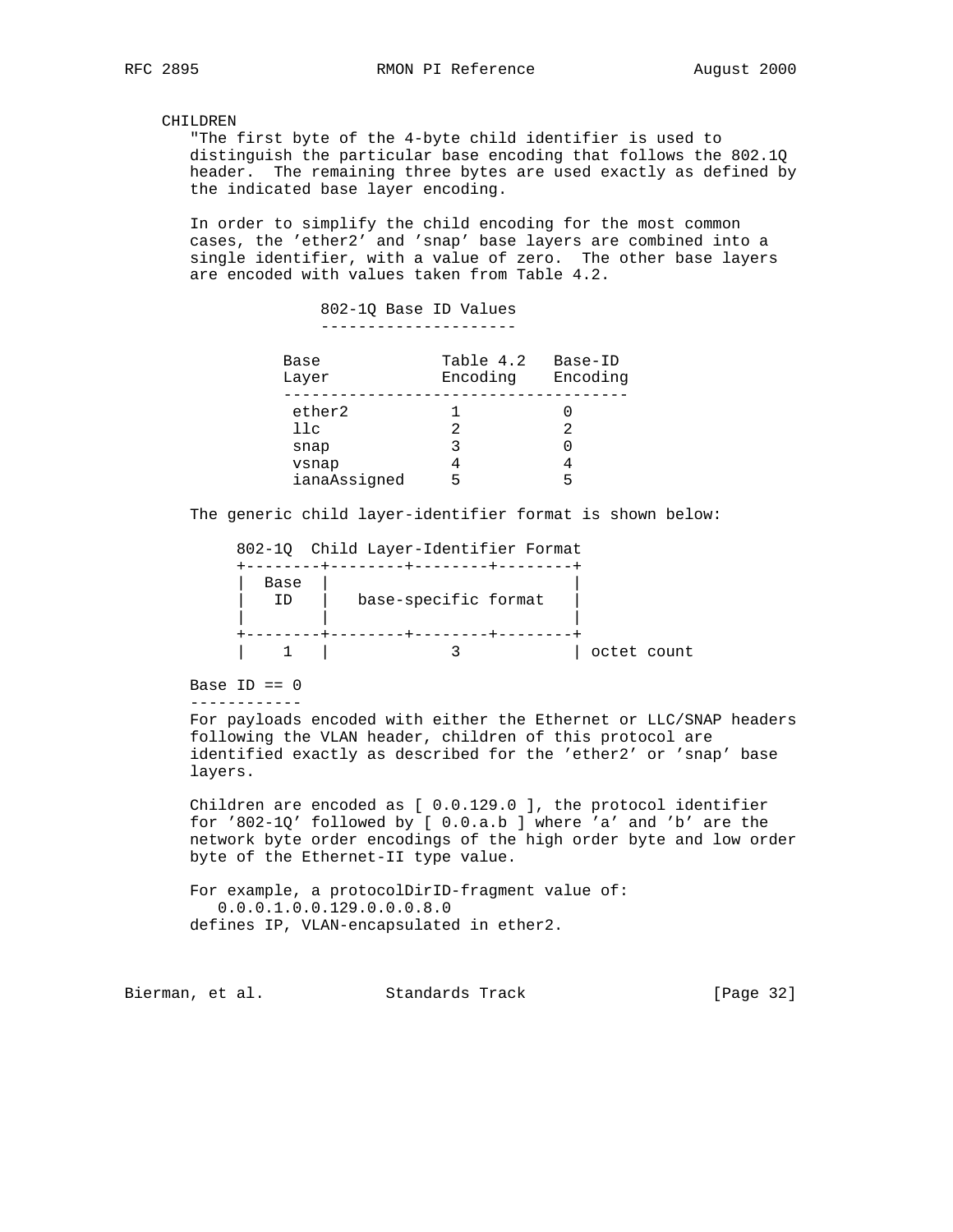Children of this format are named as '802-1Q' followed by the type field value in hexadecimal. So the above example would be declared as: '802-1Q 0x0800'. Base ID  $== 2$  ------------ For payloads encoded with a (non-SNAP) LLC header following the VLAN header, children of this protocol are identified exactly as described for the 'llc' base layer. Children are encoded as [ 0.0.129.0 ], the protocol identifier component for 802.1Q, followed by [ 2.0.0.a ] where 'a' is the SAP value which maps to the child protocol. For example, a protocolDirID-fragment value of: 0.0.0.1.0.0.129.0.2.0.0.240 defines NetBios, VLAN-encapsulated over LLC. Children are named as '802-1Q' followed by the SAP value in hexadecimal, with the leading octet set to the value 2. So the above example would have been named: '802-1Q 0x020000f0' Base ID  $== 4$  ------------ For payloads encoded with LLC/SNAP (non-zero OUI) headers following the VLAN header, children of this protocol are identified exactly as described for the 'vsnap' base layer. Children are encoded as [ 0.0.129.0 ], the protocol identifier for '802-1Q', followed by [ 4.a.b.c ] where 'a', 'b' and 'c' are the 3 octets of the OUI field in network byte order. For example, a protocolDirID-fragment value of: 0.0.0.1.0.0.129.0.4.8.0.7 defines the Apple-specific set of protocols, VLAN-encapsulated over vsnap. Children are named as '802-1Q' followed by the <OUI> value, which is represented as 3 octets in hexadecimal notation, with a leading octet set to the value 4. So the above example would be named: '802-1Q 0x04080007'.

Bierman, et al. Standards Track [Page 33]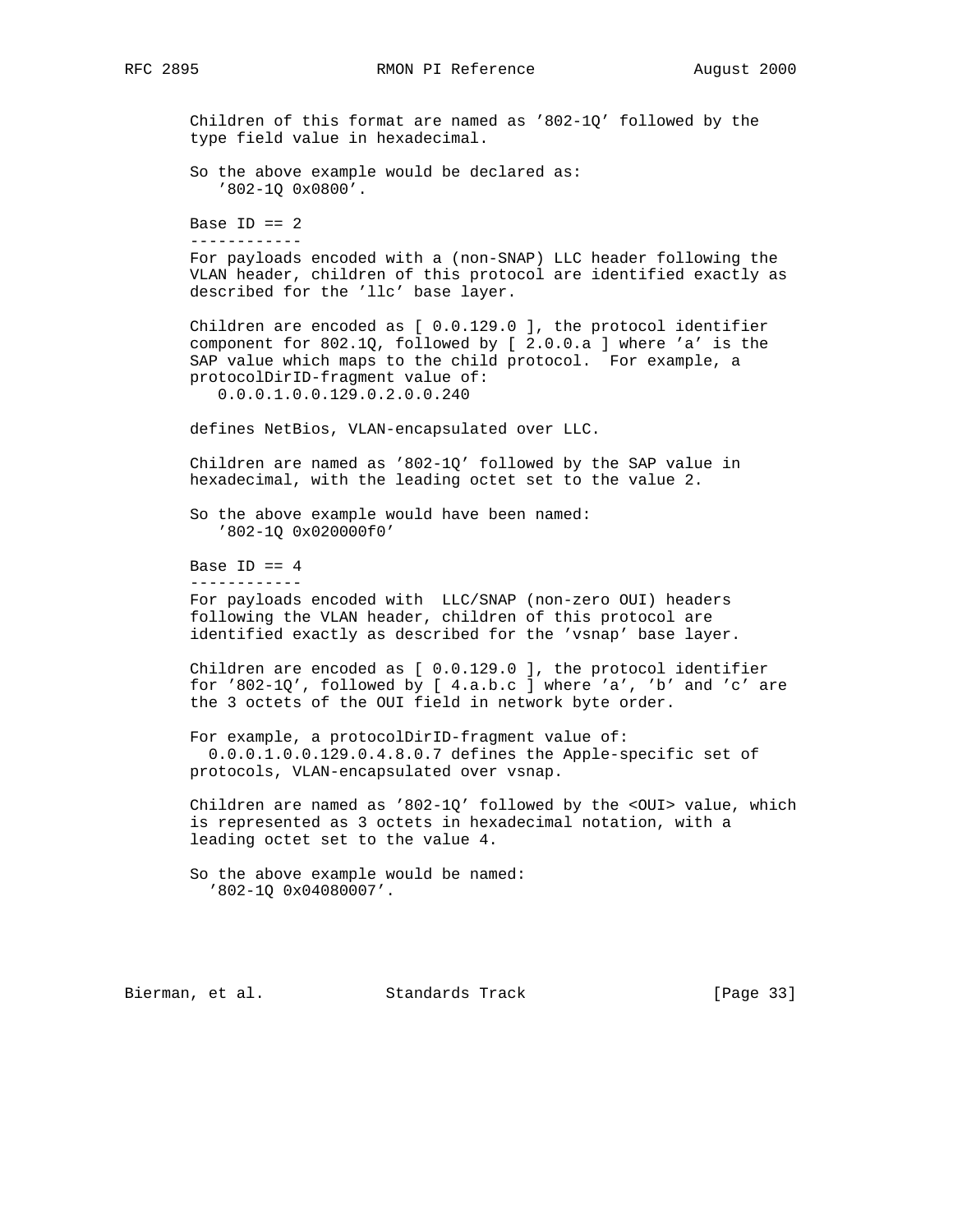```
Base ID == 5 ------------
       For payloads which can only be identified as 'ianaAssigned'
       protocols, children of this protocol are identified exactly as
       described for the 'ianaAssigned' base layer.
       Children are encoded as [ 0.0.129.0 ], the protocol identifier
       for '802-1Q', followed by [ 5.0.a.b ] where 'a' and 'b' are the
       network byte order encodings of the high order byte and low order
       byte of the enumeration value for the particular IANA assigned
       protocol.
       For example, a protocolDirID-fragment value of:
          0.0.0.1.0.0.129.0.5.0.0.0.1
       defines the IPX protocol, VLAN-encapsulated directly in 802.3
       Children are named '802-1Q' followed by the numeric value of the
       particular IANA assigned protocol, with a leading octet set to
       the value of 5.
       Children are named '802-1Q' followed by the hexadecimal encoding
       of the child identifier. The above example would be named:
          '802-1Q 0x05000001'. "
    DECODING
        "VLAN headers and tagged frame structure are defined in
       [IEEE802.1Q]."
    REFERENCE
       "The 802.1Q Protocol is defined in the Draft Standard for Virtual
       Bridged Local Area Networks [IEEE802.1Q]."
    ::= {
 ether2 0x8100 -- Ethernet or SNAP encoding of TPID
 -- snap 0x8100 ** excluded to reduce PD size & complexity
    }
```

```
5. Intellectual Property
```
 The IETF takes no position regarding the validity or scope of any intellectual property or other rights that might be claimed to pertain to the implementation or use of the technology described in this document or the extent to which any license under such rights might or might not be available; neither does it represent that it has made any effort to identify any such rights. Information on the IETF's procedures with respect to rights in standards-track and standards-related documentation can be found in BCP-11. Copies of claims of rights made available for publication and any assurances of licenses to be made available, or the result of an attempt made to

Bierman, et al. Standards Track [Page 34]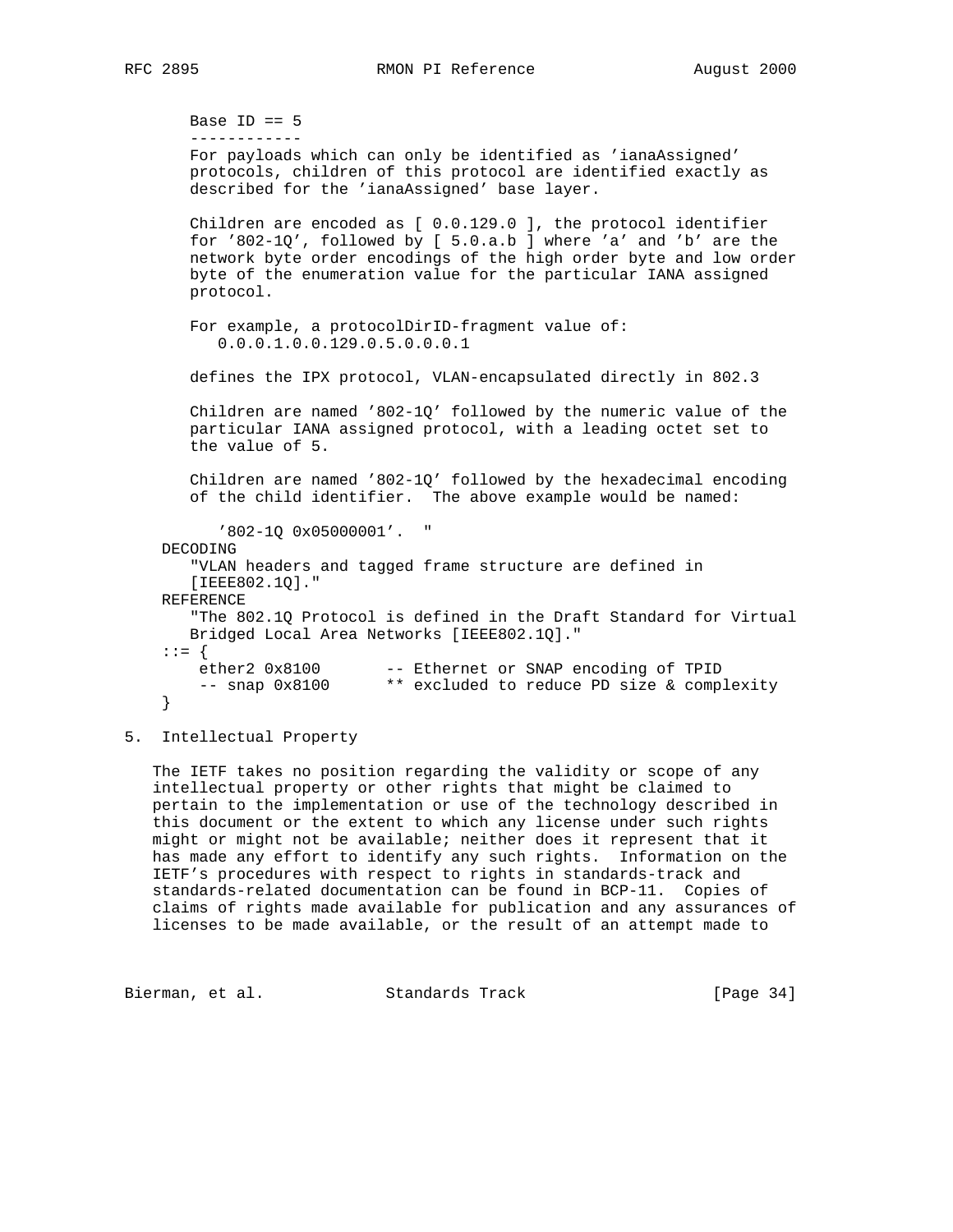obtain a general license or permission for the use of such proprietary rights by implementors or users of this specification can be obtained from the IETF Secretariat."

 The IETF invites any interested party to bring to its attention any copyrights, patents or patent applications, or other proprietary rights which may cover technology that may be required to practice this standard. Please address the information to the IETF Executive Director.

6. Acknowledgements

This document was produced by the IETF RMONMIB Working Group.

 The authors wish to thank the following people for their contributions to this document:

 Anil Singhal Frontier Software Development, Inc.

 Jeanne Haney Bay Networks

 Dan Hansen Network General Corp.

 Special thanks are in order to the following people for writing RMON PI macro compilers, and improving the specification of the PI macro language:

 David Perkins DeskTalk Systems, Inc.

 Skip Koppenhaver Technically Elite, Inc.

7. References

 [AF-LANE-0021.000] LAN Emulation Sub-working Group, B. Ellington, "LAN Emulation over ATM - Version 1.0", AF- LANE-0021.000, ATM Forum, IBM, January 1995.

 [AF-NM-TEST-0080.000] Network Management Sub-working Group, Test Sub-working Group, A. Bierman, "Remote Monitoring MIB Extensions for ATM Networks", AF- NM-TEST-0080.000, ATM Forum, Cisco Systems, February 1997.

Bierman, et al. Standards Track [Page 35]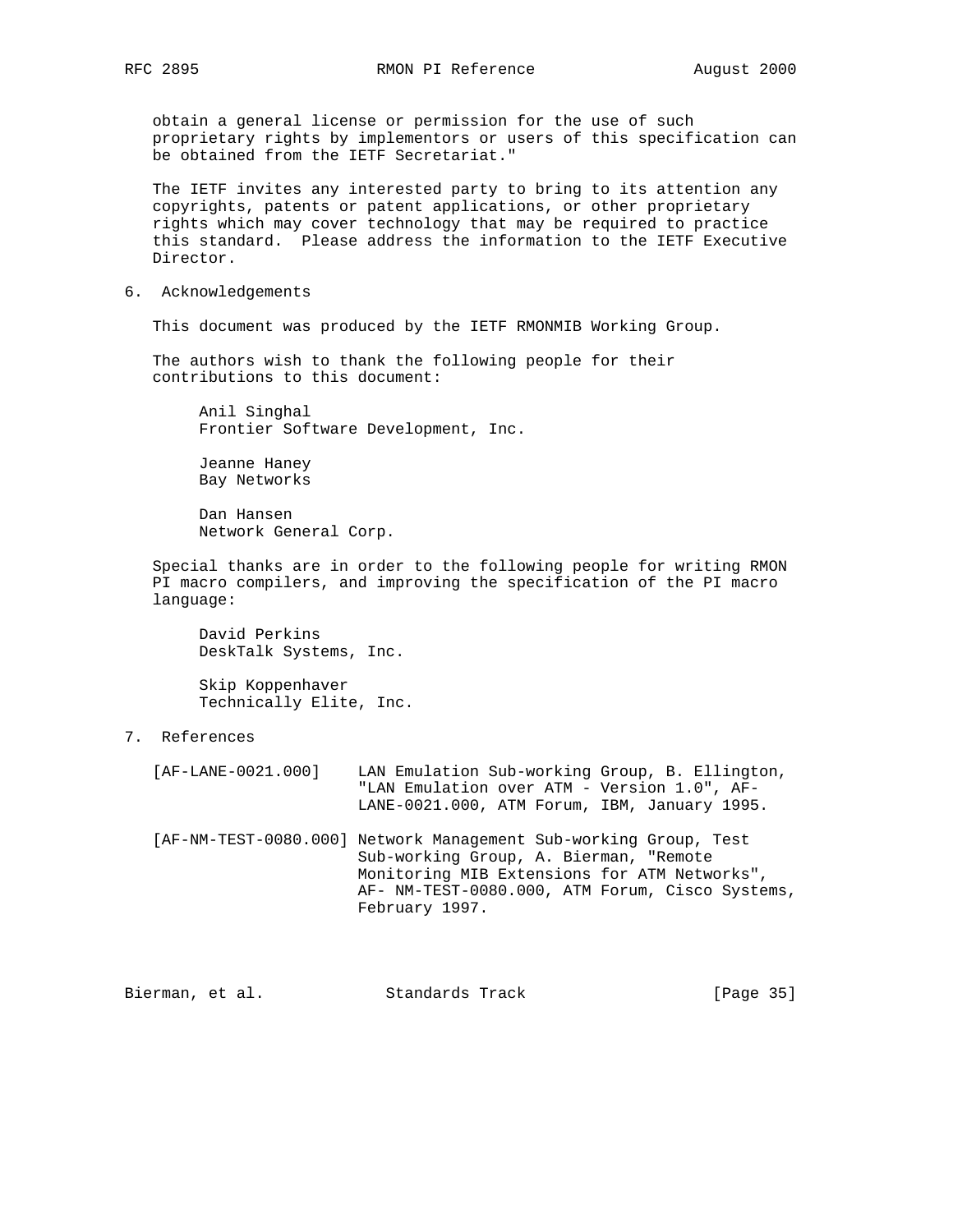- [IEEE802.1D-1998] LAN MAN Standards Committee of the IEEE Computer Society, "Information technology -- Telecommunications and information exchange between systems -- Local and metropolitan area networks -- Common specification -- Part 3: Media Access Control (MAC) Bridges", ISO/IEC Final DIS 15802-3 (IEEE P802.1D/D17) Institute of Electrical and Electronics Engineers, Inc., May 1998.
	- [IEEE802.1Q] LAN MAN Standards Committee of the IEEE Computer Society, "IEEE Standards for Local and Metropolitan Area Networks: Virtual Bridged Local Area Networks", Draft Standard P802.1Q/D11, Institute of Electrical and Electronics Engineers, Inc., July 1998.
	- [RFC1155] Rose, M. and K. McCloghrie, "Structure and Identification of Management Information for TCP/IP-based Internets", STD 16, RFC 1155, May 1990.
	- [RFC1157] Case, J., Fedor, M., Schoffstall, M. and J. Davin, "Simple Network Management Protocol", STD 15, RFC 1157, May 1990.
	- [RFC1212] Rose, M. and K. McCloghrie, "Concise MIB Definitions", STD 16, RFC 1212, March 1991.
	- [RFC1215] Rose, M., "A Convention for Defining Traps for use with the SNMP", RFC 1215, March 1991.
	- [RFC1483] Heinanen, J., "Multiprotocol Encapsulation over ATM Adaptation Layer 5", RFC 1483, July 1993.
	- [RFC1700] Reynolds, J. and J. Postel, "Assigned Numbers", STD 2, RFC 1700, October 1994.
	- [RFC1901] Case, J., McCloghrie, K., Rose, M. and S. Waldbusser, "Introduction to Community-based SNMPv2", RFC 1901, January 1996.
	- [RFC1902] Case, J., McCloghrie, K., Rose, M. and S. Waldbusser, "Structure of Management Information for version 2 of the Simple Network Management Protocol (SNMPv2)", RFC 1902, January 1996.

Bierman, et al. Standards Track [Page 36]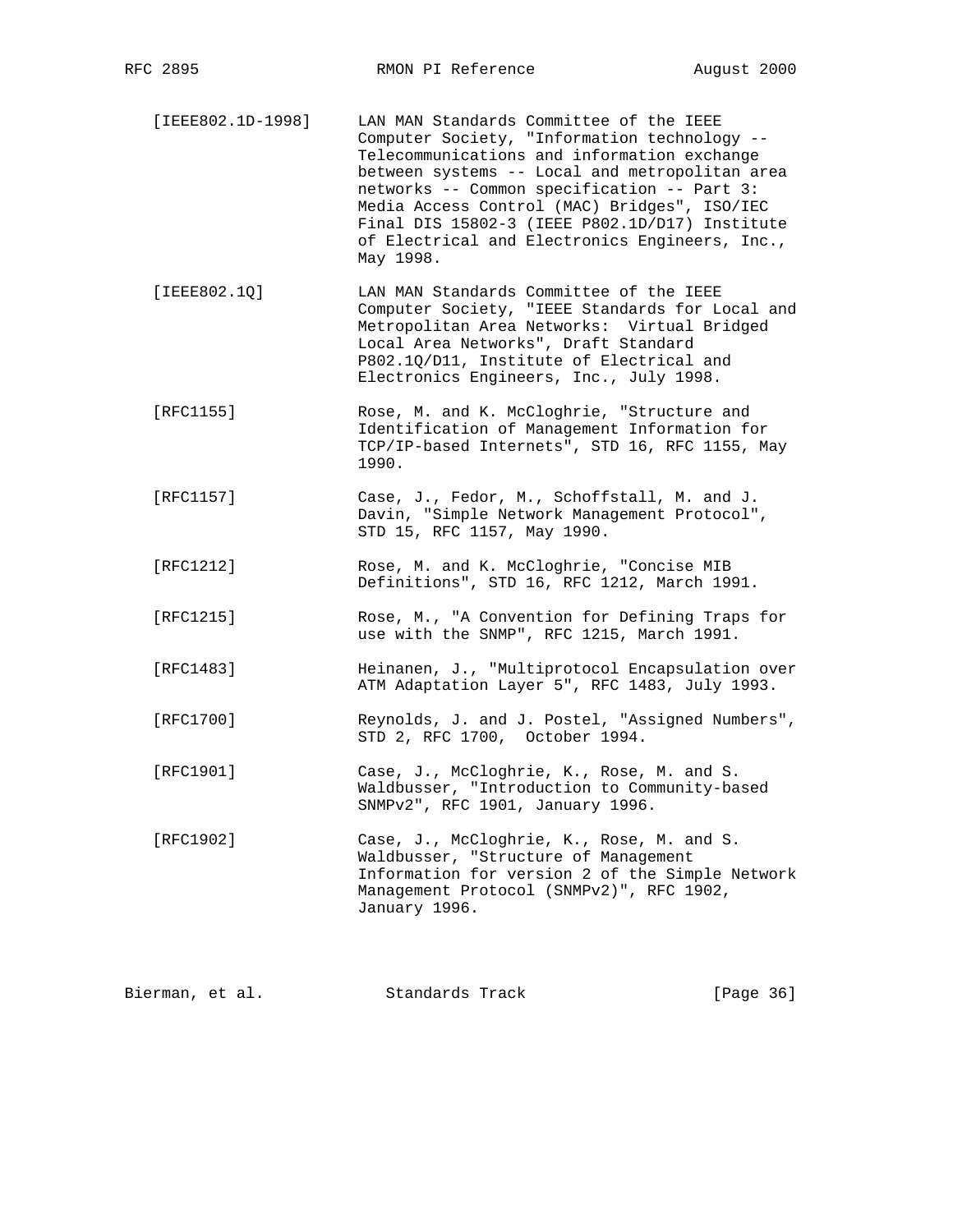| RFC 2895  | RMON PI Reference                                                                                                                                                                 | August 2000 |
|-----------|-----------------------------------------------------------------------------------------------------------------------------------------------------------------------------------|-------------|
| [RFC1903] | Case, J., McCloghrie, K., Rose, M. and S.<br>Waldbusser, "Textual Conventions for version 2<br>of the Simple Network Management Protocol<br>(SNMPv2)", RFC 1903, January 1996.    |             |
| [RFC1904] | Case, J., McCloghrie, K., Rose, M. and S.<br>Waldbusser, "Conformance Statements for version<br>2 of the Simple Network Management Protocol<br>(SNMPv2)", RFC 1904, January 1996. |             |
|           |                                                                                                                                                                                   |             |

 [RFC1905] Case, J., McCloghrie, K., Rose, M. and S. Waldbusser, "Protocol Operations for Version 2 of the Simple Network Management Protocol (SNMPv2)", RFC 1905, January 1996.

- [RFC1906] Case, J., McCloghrie, K., Rose, M. and S. Waldbusser, "Transport Mappings for Version 2 of the Simple Network Management Protocol (SNMPv2)"", RFC 1906, January 1996.
- [RFC2021] Waldbusser, S., "Remote Network Monitoring MIB (RMON-2)", RFC 2021, January 1997.
- [RFC2074] Bierman, A. and R. Iddon, "Remote Network Monitoring MIB Protocol Identifiers", RFC 2074, January 1997.
- [RFC2119] Bradner, S., "Key words for use in RFCs to Indicate Requirement Levels", BCP 14, RFC 2119, March 1997.
- [RFC2233] McCloghrie, K. and F. Kastenholz, "The Interfaces Group MIB Using SMIv2", RFC 2233, November 1997.
- [RFC2271] Harrington, D., Presuhn, R. and B. Wijnen, "An Architecture for Describing SNMP Management Frameworks", RFC 2271, January 1998.
- [RFC2272] Case, J., Harrington D., Presuhn R. and B. Wijnen, "Message Processing and Dispatching for the Simple Network Management Protocol (SNMP)", RFC 2272, January 1998.
- [RFC2273] Levi, D., Meyer, P. and B. Stewart, "SNMPv3 Applications", RFC 2273, January 1998.

| [Page 37]<br>Bierman, et al.<br>Standards Track |  |
|-------------------------------------------------|--|
|-------------------------------------------------|--|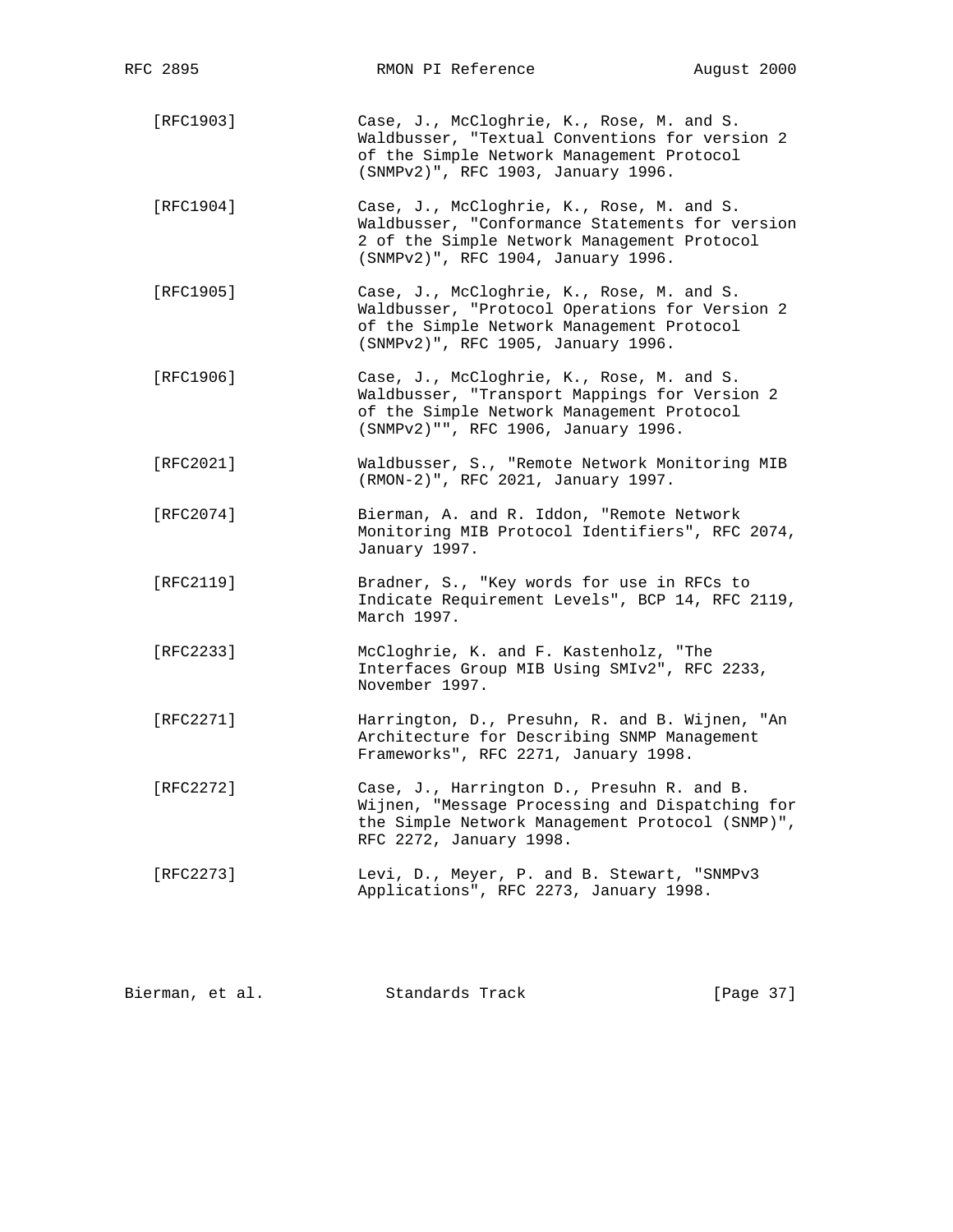- [RFC2274] Blumenthal, U. and B. Wijnen, "User-based Security Model (USM) for version 3 of the Simple Network Management Protocol (SNMPv3)", RFC 2274, January 1998.
- [RFC2275] Wijnen, B., Presuhn, R. and K. McCloghrie, "View-based Access Control Model (VACM) for the Simple Network Management Protocol (SNMP)", RFC 2275, January 1998.
- [RFC2570] Case, J., Mundy, R., Partain, D. and B. Stewart, "Introduction to Version 3 of the Internet-standard Network Management Framework", RFC 2570, April 1999.
- [RFC2571] Harrington, D., Presuhn, R. and B. Wijnen, "An Architecture for Describing SNMP Management Frameworks", RFC 2571, April 1999.
- [RFC2572] Case, J., Harrington D., Presuhn R. and B. Wijnen, "Message Processing and Dispatching for the Simple Network Management Protocol (SNMP)", RFC 2572, April 1999.
- [RFC2573] Levi, D., Meyer, P. and B. Stewart, "SNMPv3 Applications", RFC 2573, April 1999.
- [RFC2574] Blumenthal, U. and B. Wijnen, "User-based Security Model (USM) for version 3 of the Simple Network Management Protocol (SNMPv3)", RFC 2574, April 1999.
- [RFC2575] Wijnen, B., Presuhn, R. and K. McCloghrie, "View-based Access Control Model (VACM) for the Simple Network Management Protocol (SNMP)", RFC 2575, April 1999.
- [RFC2578] McCloghrie, K., Perkins, D., Schoenwaelder, J., Case, J., Rose, M. and S. Waldbusser, "Structure of Management Information Version 2 (SMIv2)", STD 58, RFC 2578, April 1999.
- [RFC2579] McCloghrie, K., Perkins, D., Schoenwaelder, J., Case, J., Rose, M. and S. Waldbusser, "Textual Conventions for SMIv2", STD 58, RFC 2579, April 1999.

| Bierman, et al. | Standards Track | [Page 38] |  |
|-----------------|-----------------|-----------|--|
|                 |                 |           |  |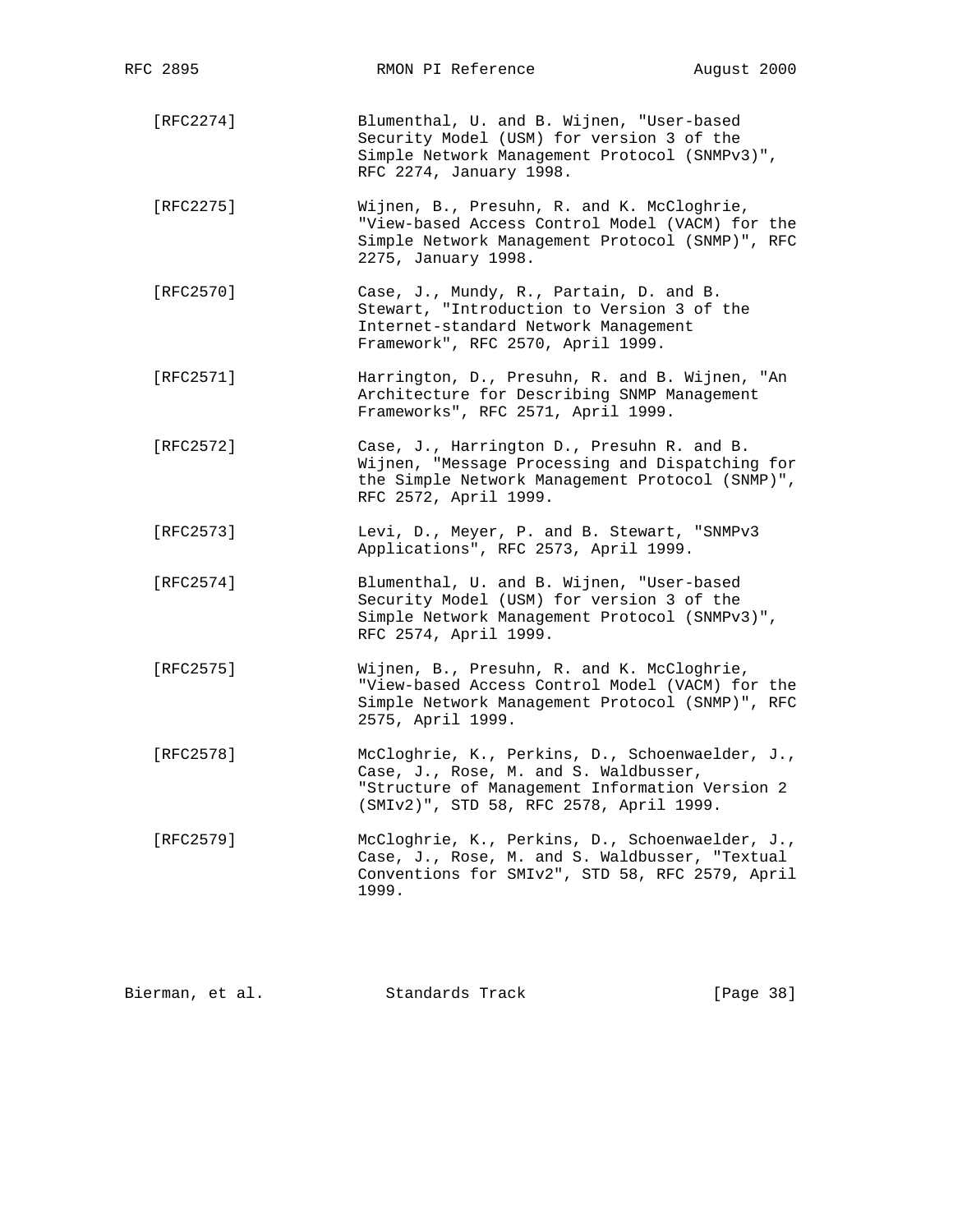- [RFC2580] McCloghrie, K., Perkins, D., Schoenwaelder, J., Case, J., Rose, M. and S. Waldbusser, "Conformance Statements for SMIv2", STD 58, RFC 2580, April 1999. [RFC2896] Bierman, A., Bucci, C. and R. Iddon, "Remote Network Monitoring MIB Protocol Identifier Macros", RFC 2896, August 2000.
- 8. IANA Considerations

 The protocols identified in this specification are almost entirely defined in external documents. In some rare cases, an arbitrary Protocol Identifier assignment must be made in order to support a particular protocol in the RMON-2 protocolDirTable. Protocol Identifier macros for such protocols will be defined under the ' ianaAssigned' base layer (see sections 3. and 4.2).

 At this time, only one protocol is defined under the ianaAssigned base layer, called 'ipxOverRaw8023' (see section 4.2).

9. Security Considerations

 This document discusses the syntax and semantics of textual descriptions of networking protocols, not the definition of any networking behavior. As such, no security considerations are raised by this memo.

Bierman, et al. Standards Track [Page 39]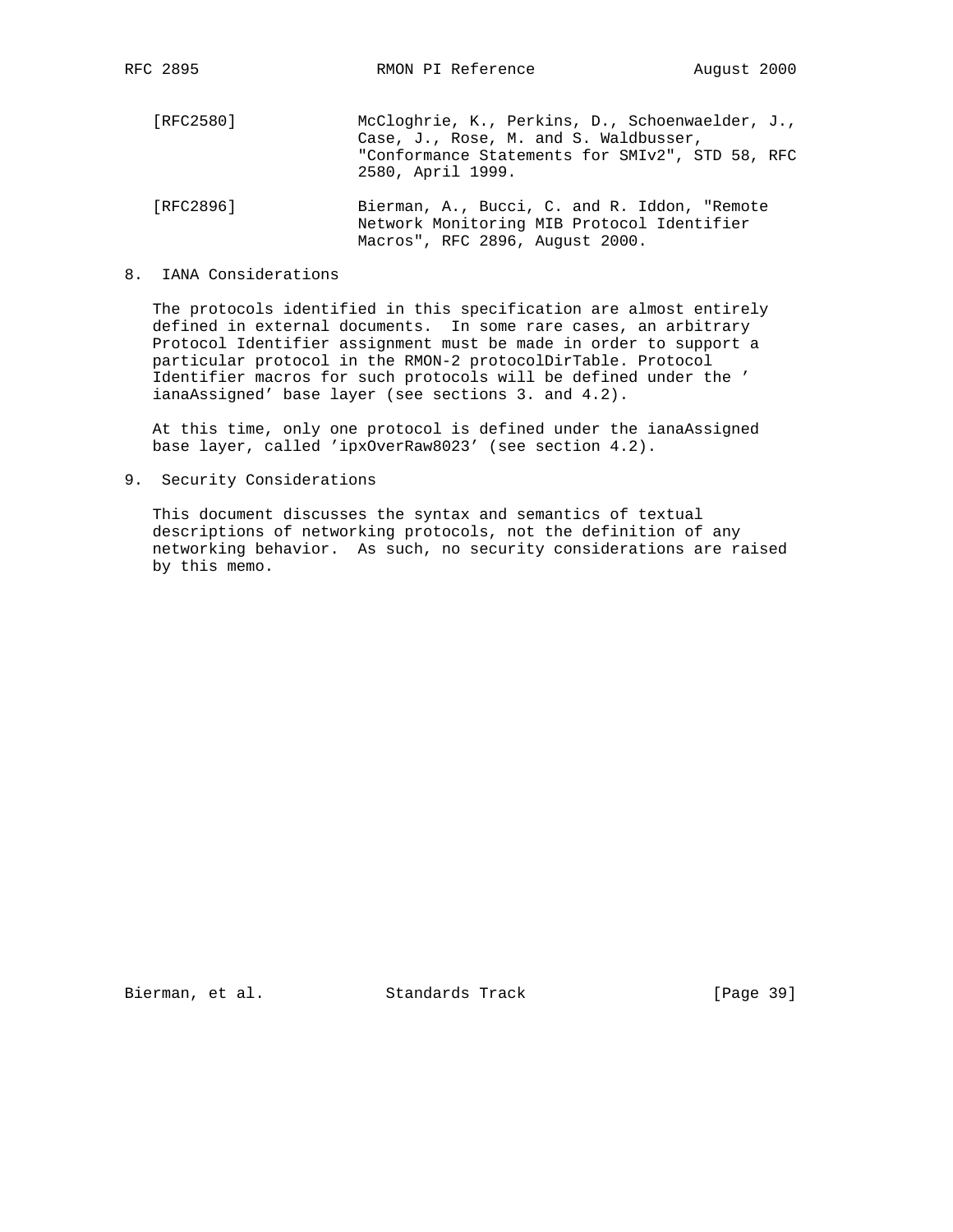10. Authors' Addresses

 Andy Bierman Cisco Systems, Inc. 170 West Tasman Drive San Jose, CA USA 95134

 Phone: +1 408-527-3711 EMail: abierman@cisco.com

 Chris Bucci Cisco Systems, Inc. 170 West Tasman Drive San Jose, CA USA 95134

 Phone: +1 408-527-5337 EMail: cbucci@cisco.com

 Robin Iddon c/o 3Com Inc. Blackfriars House 40/50 Blackfrias Street Edinburgh, EH1 1NE, UK

 Phone: +44 131.558.3888 EMail: None

Bierman, et al. Standards Track [Page 40]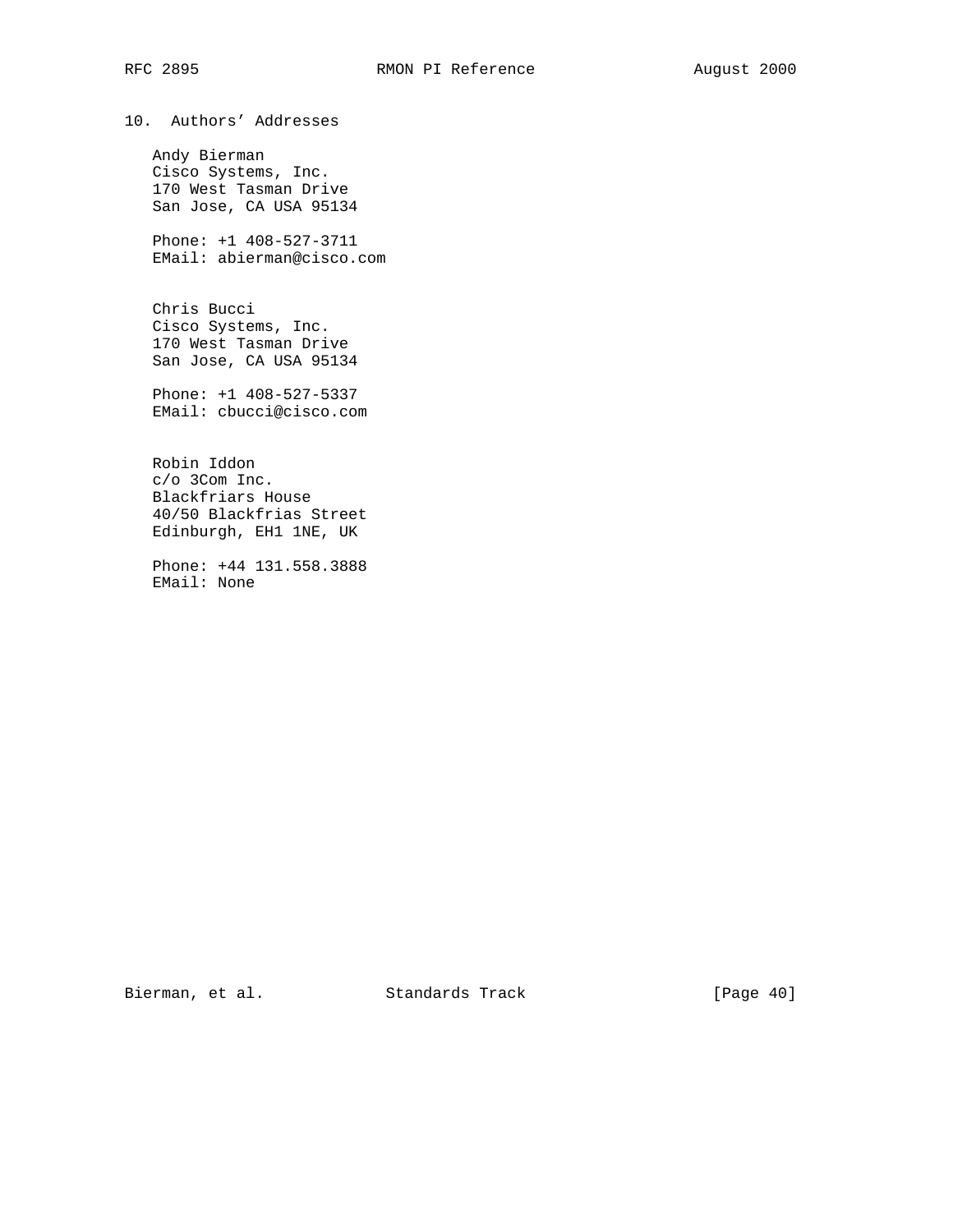Appendix A: Changes since RFC 2074

The differences between RFC 2074 and this document are:

- RFC 2074 has been split into a reference document (this document) on the standards track and an informational document [RFC2896], in order to remove most protocol identifier macros out of the standards track document. - Administrative updates; added an author, added copyrights, updated SNMP framework boilerplate; - Updated overview section. - Section 2.1 MUST, SHOULD text added per template - Section 2.1 added some new terms - parent protocol - child protocol - protocol encapsulation tree - Added section 2.3 about splitting into 2 documents: "Relationship to the RMON Protocol Identifier Macros Document" - Added section 2.4 "Relationship to the ATM-RMON MIB" - rewrote section 3.2 "Protocol Identifier Macro Format" But no semantic changes were made; The PI macro syntax is now specified in greater detail using BNF notation. - Section 3.2.3.1 "Mapping of the 'countsFragments(0)' BIT" - this section was clarified to allow multiple protocolDirParameters octets in a given PI string to set the 'countsFragments' bit. The RFC version says just one octet can set this BIT. It is a useful feature to identify fragmentation at multiple layers, and most RMON-2 agents were already doing this, so the WG agreed to this clarification. - Added section 4.3 "Encapsualtion Layers" - This document ends after the base layer encapsulation definitions (through RFC 2074, section 5.2) - Added Intellectual Property section - Moved RFC 2074 section 5.3 "L3: Children of Base Protocol Identifiers"
	- through the end of RFC 2074, to the PI Reference [RFC2896] document, in which many new protocol identifier macros were added for application protocols and non-IP protocol stacks.
- Acknowledgements section has been updated

Bierman, et al. Standards Track [Page 41]